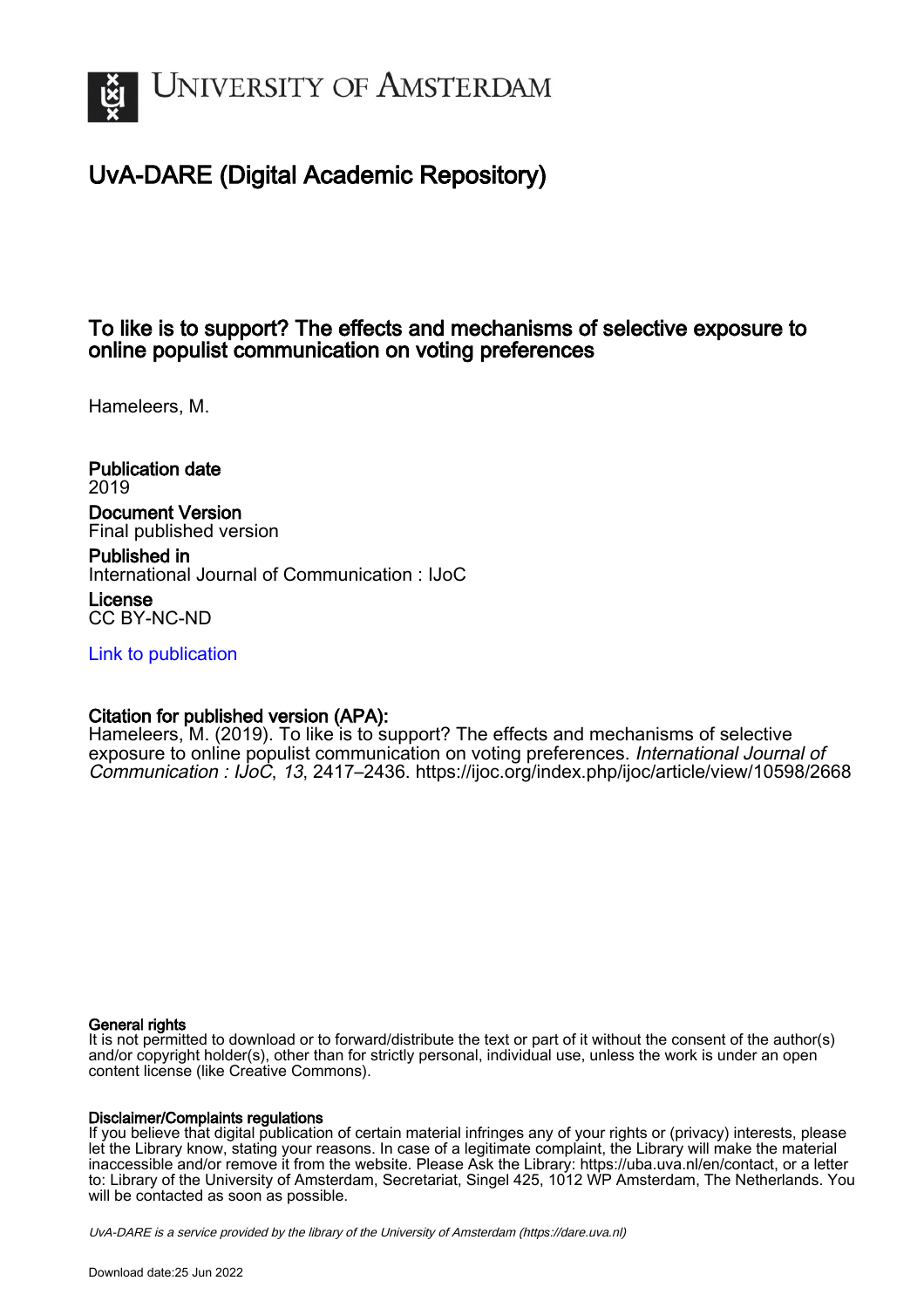## **To Like Is to Support? The Effects and Mechanisms of Selective Exposure to Online Populist Communication on Voting Preferences**

# MICHAEL HAMELEERS

University of Amsterdam, The Netherlands

Social media have a central role in the electoral success of populist parties. Online populist discourse may be persuasive because it oftentimes combines two powerful cues: (1) It emphasizes an all-encompassing divide between "good" ordinary people and "corrupt" elites while (2) cultivating perceived relative deprivation. This article relies on two experiments ( $N = 1,114$ ) to investigate how these cues affect populist party preferences when communicated via news websites (Study 1) and social network accounts of ordinary national citizens versus populist politicians (Study 2). To simulate citizens' high-choice media environment, the second study was situated in a selective exposure media environment. The results indicate that the combination of populist and deprivation cues is especially persuasive when citizens self-select a congruent message and when they identify with the source. The results of this study provide important insights into the role of social media in cultivating the electoral success of populist parties.

*Keywords: attitudinal congruence, motivated reasoning, populism, populist voting, selective exposure, social network sites, source identification*

With growing interest in the causes and consequences of populism, many scholars have recently gravitated toward an understanding of the electoral success of populist political parties in the light of supply-side factors (e.g., Aalberg, Esser, Reinemann, Strömbäck, & de Vreese, 2017). The media are, for example, regarded as a receptive forum for populist actors and their messages (e.g., Mazzoleni, Stewart, & Horsfield, 2003). In line with this argument, news values and media logic are assumed to resonate with populism's focus on people centrality combined with anti-elitism (e.g., Krämer, 2014). Social media in particular may be regarded as a key supply-side factor facilitating the spread of populist sentiments across society (e.g., Engesser, Ernst, Esser, & Büchel, 2017; Waisbord & Amado, 2017). Despite the field's growing interest in online populist communication, we know too little about the effects of direct populist self-communication on citizens' vote choice. Moreover, extant research has not demonstrated how the framing of relative deprivation, a factor associated with populism's electoral success, can augment the persuasiveness of populist messages.

1

Michael Hameleers: m.hameleers@uva.nl Date submitted: 2018–09–28

Copyright © 2019 (Michael Hameleers). Licensed under the Creative Commons Attribution Non-commercial No Derivatives (by-nc-nd). Available at http://ijoc.org.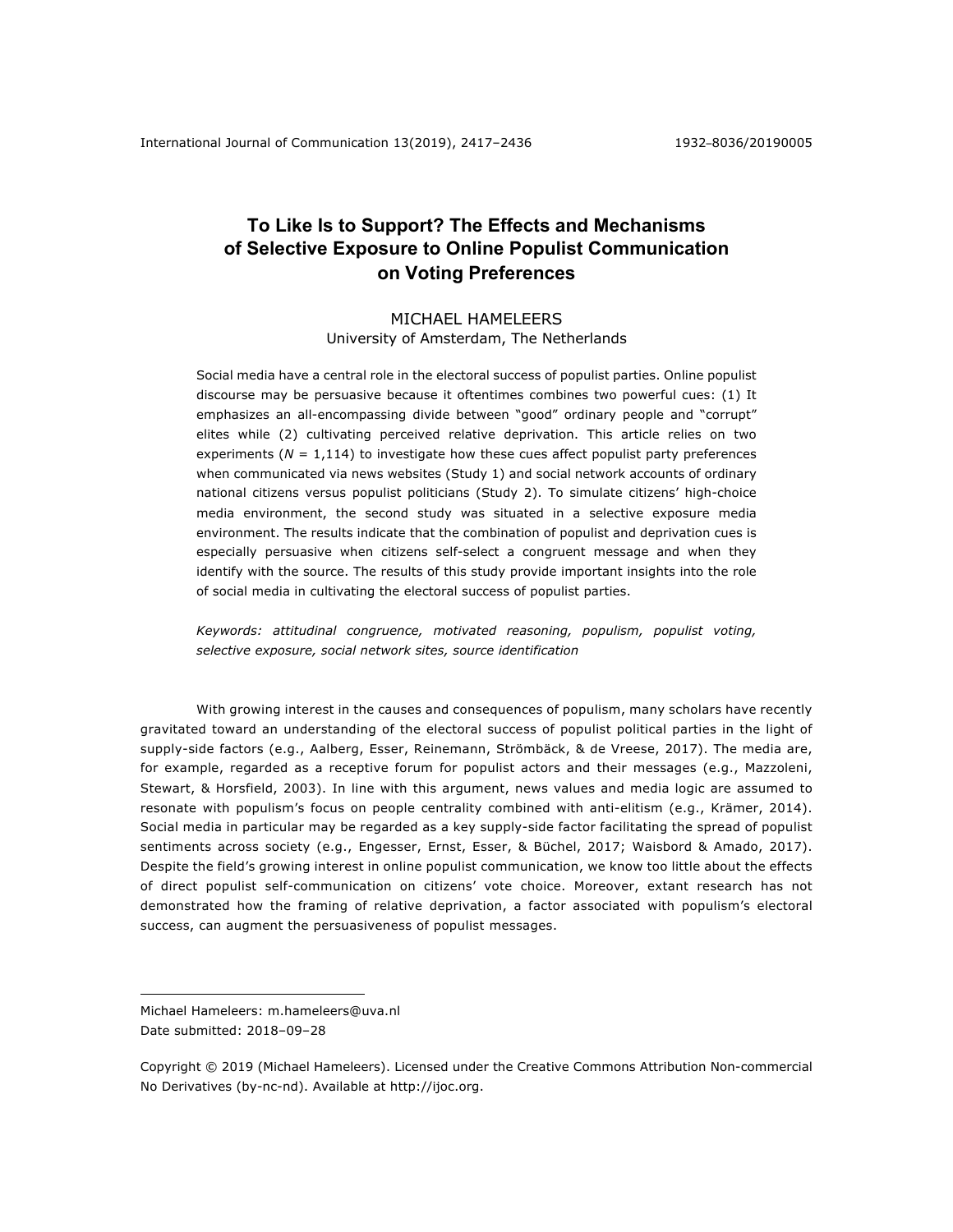Responding to these discrepancies, this article relies on two experimental studies that investigate the effects of online populist communication that combines populist and deprivation framing on receivers' intentions to vote for populist political parties. The first experiment investigates the effects of media populism, or populism *by* the media (Krämer, 2014), and demonstrates that messages that emphasize how ordinary people are worse off than other groups in society have a positive effect on populist party preferences. As populist messages are not only communicated by news media, the second study manipulated Facebook messages by citizens and a right-wing populist politician (Geert Wilders) to explore the effects of online populist self-communication by different sources. The results show that populist messages have the strongest effects on populist intentions to vote when participants identify with the source and perceive the message as congruent with their prior attitudes—this is the case for both ordinary citizens and populist politicians.

Taken together, the two experimental studies provide novel insights into how computermediated populist messages spread by news outlets, politicians, or citizens affect receivers' voting preferences. Populist messages on online news websites are less effective than populist politicians' or citizens' messages distributed via Facebook. A key democratic implication of this research is that the high visibility of populist messages on the social network sites of many leading politicians—such as Trump or Wilders—may have contributed to their electoral successes, augmenting support among parts of the electorate that do not oppose them as a source, and agree with the attitudinal base of their core message.

#### **The Intersection of Populist Communication and Relative Deprivation**

Populism foregrounds an antagonistic perspective on (sociopolitical) reality: The in-group of ordinary, pure people is framed in opposition to corrupt elites (e.g., Laclau, 1977; Mudde, 2004; Mudde & Rovira Kaltwasser, 2017). The elites are most saliently understood to be the established political order, such as politicians in government that have failed to respond to the people's needs and desires (e.g., Mudde, 2004). Populism typically refers to sentiments of in-group deprivation (e.g., Elchardus & Spruyt, 2016). This means that the corrupt elites, the central enemies of the people, are blamed for prioritizing other groups in society while neglecting their own electorate. In line with this reasoning, Kriesi et al. (2006) have defined the group of citizens to whom populist sentiments appeal as the "losers of modernization." Hence, because of the impact of modernization and accompanying technological developments in society, politics, and economy, a specific group of citizens cannot keep up, whereas other groups in society profit from resources that originally belonged to those that are now deprived.

These sentiments of being left behind are frequently synthesized in populist messages: The people are framed as being neglected by the corrupt elites, who are the central cause of the in-group's deprivation (Elchardus & Spruyt, 2016; Mudde, 2004). At the same time, different other groups in society, most saliently immigrants and/or the extreme rich, are allowed access to the scarce (economic, sociopolitical, or cultural) resources of the people. The allocation of resources is depicted as a zero-sum game: the more specific out-groups profit from the nation's resources, the more the in-group of ordinary people will suffer from the crisis. The corrupt elites are blamed for the deprivation of the people. Because they allow refugees to enter the nation, and because they provide them access to scarce resources that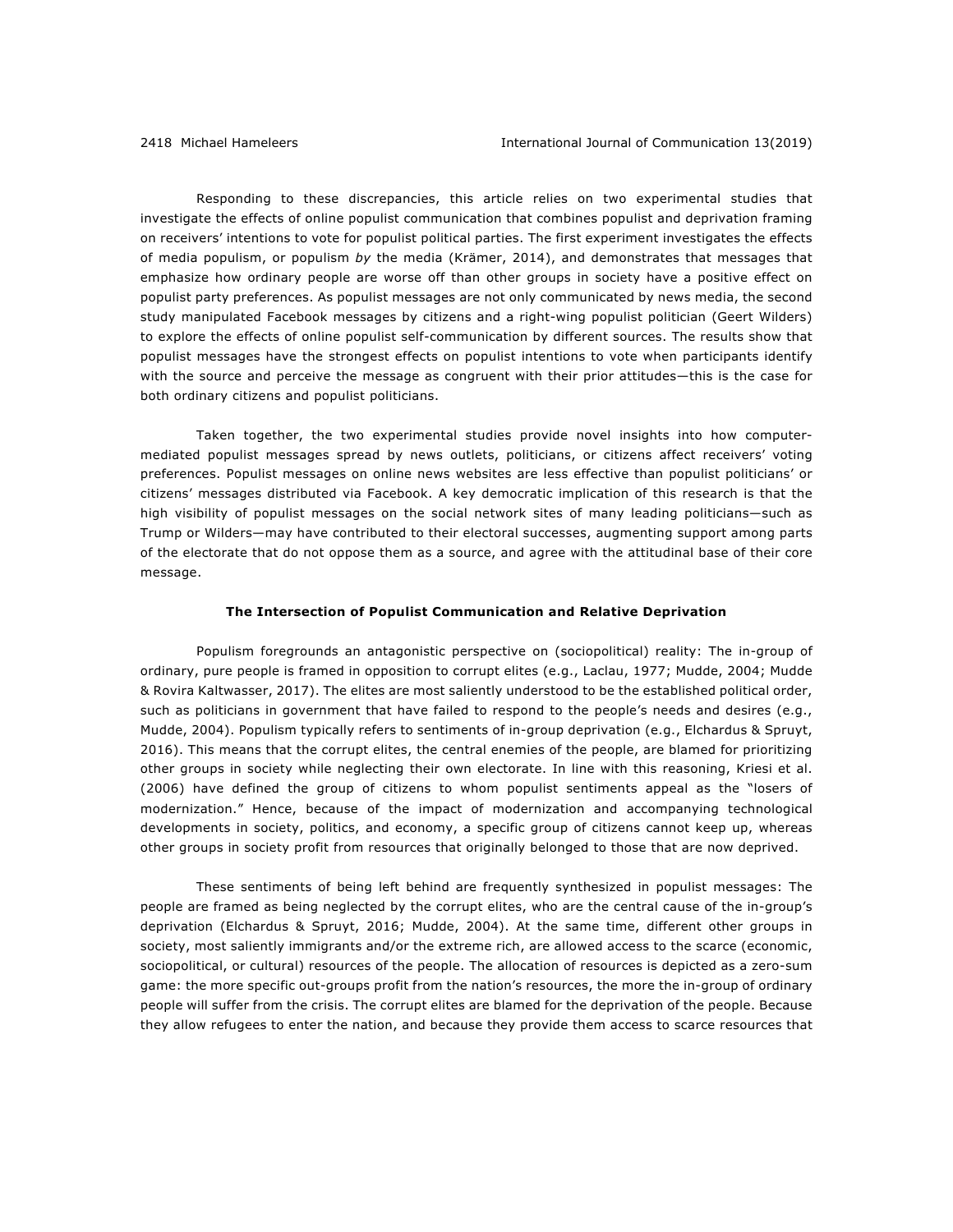should be reserved for ordinary people, the deprivation of the people will continue in the future. Against this backdrop, it is important to integrate relative deprivation and populist framing in populist communication literature to better understand how, and under which conditions, populist messages affect the electorate.

#### **Selective Exposure and Avoidance of Populist Communication**

In today's high-choice media environment, exposure to political communication should not be regarded as a certainty (e.g., Bennett & Iyengar, 2008). Indeed, especially in computer-mediated information settings, citizens have gained more agency to self-select specific media content or to avoid it altogether (e.g., Arceneaux, Johnson, & Murphy, 2012; Stroud, 2008). This key development in the current media environment has been termed selective exposure (Arceneaux et al., 2012; Stroud, 2008). In the context of political communication, selective exposure and avoidance have mainly been understood as the guiding influence of citizens' prior political attitudes on their selection of media content (e.g., Stroud, 2008). Although selection and avoidance describe different behaviors, they both relate to a similar underlying process as they are informed by a confirmation bias: Congenial content is likely to be selected, and uncongenial content is likely to be avoided. In other words, people are more likely to select content that reaffirms a positive and consistent image of the self, whereas they are likely to avoid content that challenges their self-perception (Stroud, 2008). Although some scholars have argued that people do not necessarily actively avoid all challenging information while selecting congenial information (e.g., Garrett, 2009), there is at least evidence indicating that people have a tendency to prefer attitudinally congruent information over incongruent messages (e.g., Iyengar & Hahn, 2009).

Although patterns of selective exposure and avoidance have predominately been studied in a U.S. setting of partisan political news (e.g., Iyengar & Hahn, 2009), an extension to the European context is highly relevant. More specifically, empirical research has pointed to specific media perceptions and preferences of citizens with populist attitudes in Europe (Fawzi, 2018; Hameleers, Bos, & de Vreese, 2017a; Schulz, Wirth, & Müller, 2018). People with stronger populist worldviews tend to regard the mainstream media as biased against their views (Schulz et al., 2018). People with populist attitudes also tend to negatively evaluate the media, arguing that they are part of the dishonest elites (Fawzi, 2018). In light of these hostile media perceptions, citizens with populist attitudes prefer media content that circumvents the elites and centralizes the voice of ordinary people (Hameleers et al., 2017a). Although people with populist perceptions, or populist politicians, sometimes engage with incongruent content, they show a tendency to be more supportive of congruent content, and less supportive, or even critical toward, content that is not in line with their perceptual screens.

Against this backdrop, it can be argued that people are more likely to select populist messages when they have congruent prior attitudes (Hameleers, Bos, & de Vreese, 2018; Stroud, 2008; Taber & Lodge, 2006). This attitudinal base entails relative deprivation and political cynicism. Populist messages that emphasize that the "corrupt" elites cannot be trusted, and that immigrants and rich minorities are profiting from ordinary people's resources, can be regarded as congruent for people with lower levels of trust in politics, politicians, and the government in general. People with higher levels of trust in politics and government should, however, selectively avoid populist messages that are incongruent with their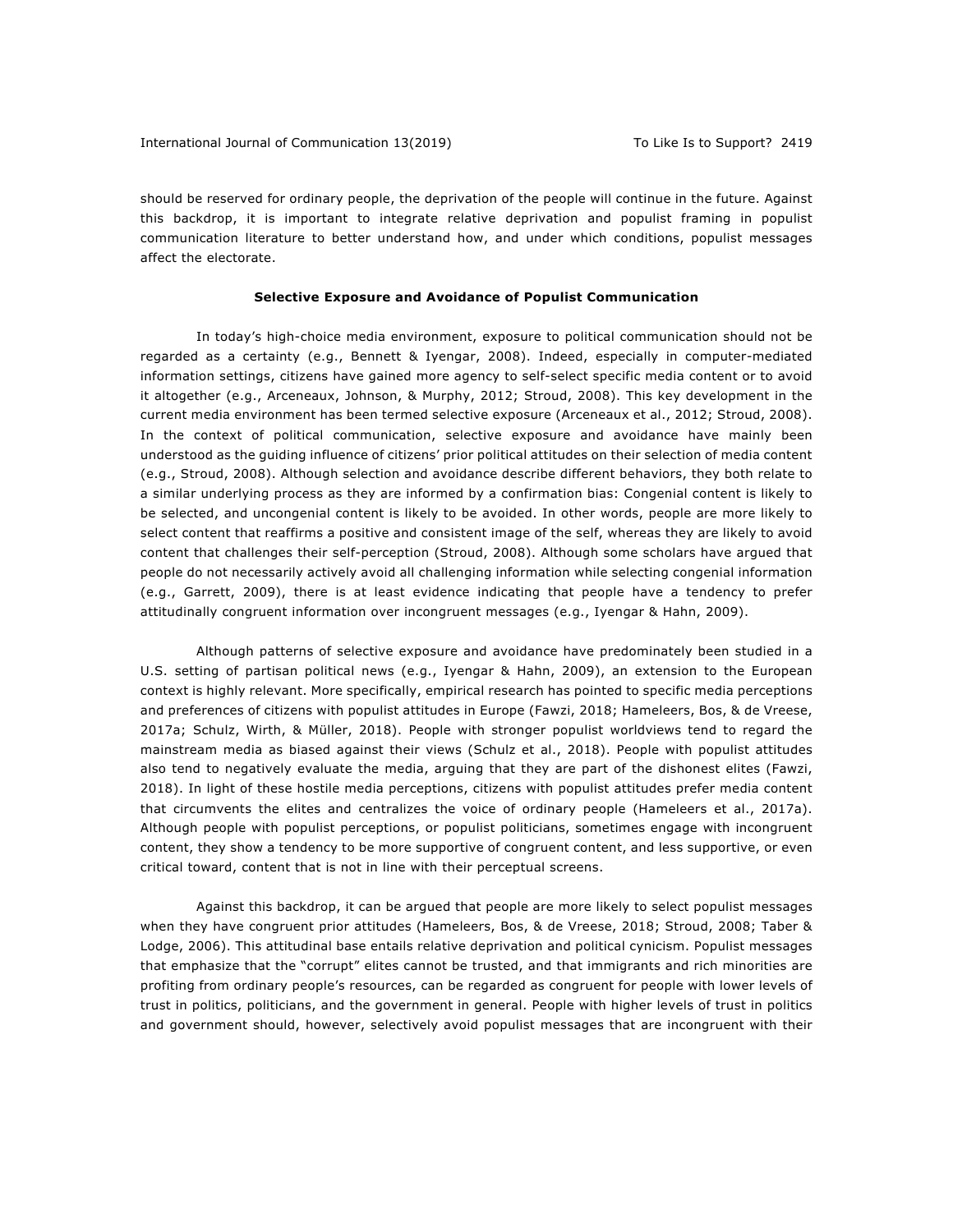prior attitudes. Moreover, people who do not perceive an out-group threat of minority groups that deprive ordinary citizens should be less inclined to select deprivation-framed populist messages than people who do perceive such a threat. Against this backdrop, we hypothesize the following:

- *H1a: Participants with prior attitudes congruent with populist and deprivation-framed messages (political cynicism and relative deprivation) are more likely to select populist messages than are people with incongruent priors.*
- *H1b: Participants with incongruent prior attitudes are more likely to avoid populist messages altogether.*

Based on the mechanisms of motivated reasoning and social identification, we expect that source liking and support play a role in the selection of populist content by ordinary citizens and politicians (Hameleers & Schmuck, 2017). When people do not identify with ordinary citizens or populist actors, they may not perceive references to the "people versus the corrupt elites" as credible. Because populist communicators express closeness to ordinary people, citizens who do not identify with the speaker should be likely to avoid content disseminated by these actors (Aalberg et al., 2017). Against this backdrop, we hypothesize the following:

- *H2a: Participants are more likely to select populist messages by a populist politician if they like and support rather than oppose this politician.*
- *H2b: Participants are more likely to select populist messages communicated by an ordinary citizen if they identify with this ordinary citizen.*

#### **The Effects of Populist and Deprivation Cues**

Various empirical studies have indicated that populist communication can affect receivers' political attitudes (e.g., Hameleers et al., 2018; Matthes & Schmuck, 2017) or even behavioral intentions (Hameleers, Bos, & de Vreese, 2017b). The mechanisms behind the effects of populist communication can be explained in light of social identity framing (e.g., Mols, 2012). More specifically, populist messages cultivate an identity of ordinary citizens who are not personally responsible for the deprivation they are facing. Rather, the political out-group of the corrupt elites is held responsible for the problems of the homogenous in-group of the people. In line with social identity theory, people have an intrinsic desire to maintain their positive self-image (Tajfel, 1978). To do so, negative qualities are likely to be attributed to external factors or to out-groups distant from the in-group. The populist story line that blames elites thus resonates with a positive, consistent image of self-belonging to the innocent people of the heartland.

This in-group serving bias may explain the effectiveness of populist messages. In a related line of research on mobilization as a consequence of social identity framing, studies have demonstrated that collective action or in-group mobilization can be primed when people perceive that their in-group is threatened (e.g., van Zomeren, Postmes, & Spears, 2008). This indicates that when an out-group threat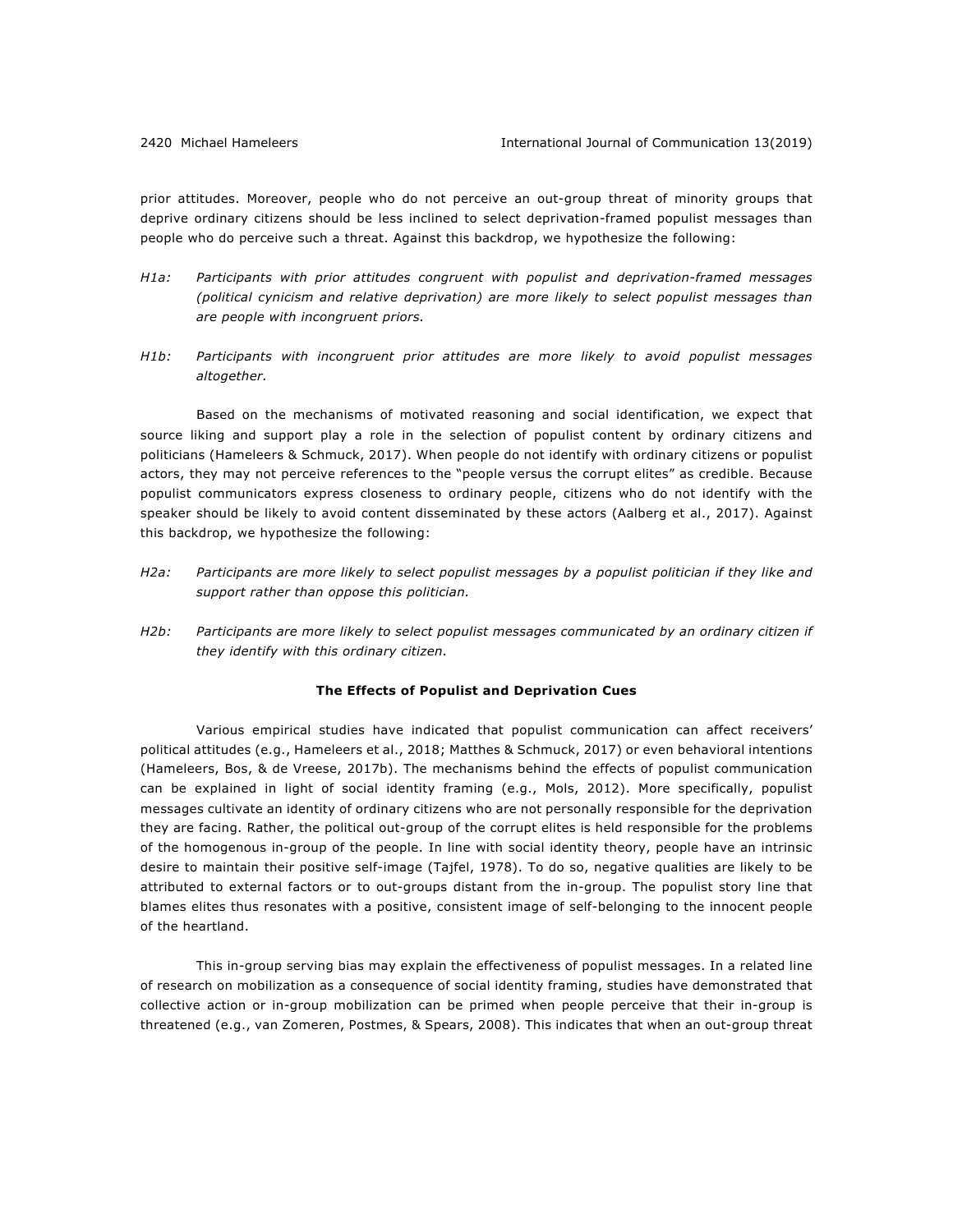is made salient, people are motivated to act on behalf of their in-group to avert this threat (e.g., Simon & Klandermans, 2001). Social identity framing research points to the perception of an unfair treatment by political elites as an important component of a perceived threat to the in-group's status (e.g., Simon & Klandermans, 2001; van Zomeren et al., 2008). In the midst of such an out-group threat, one relatively "easy" and influential way to restore the in-group's power imbalance is to vote for populist political parties that promise to restore the people's status by removing the corrupt elites (Aalberg et al., 2017). Here, we can distinguish between left-wing and right-wing populist parties that may both cultivate a distinction between ordinary people and elites that fail to represent them. Against this theoretical backdrop, the following can thus be hypothesized:

- *H3a: Exposure to populist cues on social network sites will increase the likelihood of voting for a right-wing populist party.*
- *H3b: Exposure to populist cues on social network sites will increase the likelihood of voting for a leftwing populist party.*

The emphasis of an out-group threat and in-group deprivation is augmented when populist cues and relative deprivation co-occur in a single message. The desire to take action may be bolstered by such politicized identity cues (Simon & Klandermans, 2001). In messages that combine populist and deprivation cues, the "corrupt" elites are not only scapegoated for their alleged misconduct, they are also blamed for allowing other groups in society to deprive ordinary people from what they deserve (Elchardus & Spruyt, 2016). Populist-deprivation messages thus emphasize that the threat to the people comes both from within (immigrants, other out-groups) and above the people (the elites in their ivory towers). As a consequence of such a severe multifaceted threat, the people should even be more likely to take action to restore the status of their in-group (Simon & Klandermans, 2001). When emphasizing that the elites fail to represent the people while other groups in society are profiting, in-group mobilization should be primed. To restore the people's status, right-wing populists that claim to end the people's deprivation should be preferred—people should thus be likely to vote for them.

Against this backdrop, the intention to vote for right-wing populist parties that communicate message-congruent politicized stereotypes should be higher when people are exposed to deprivation cues compared with messages that do not rely on such framing. We therefore hypothesize the following:

*H3c: Populist messages that use deprivation cues results in stronger right-wing populist intentions to vote than messages without such deprivation cues.*

#### **The Role of Attitudinal Congruence and Source Identification**

Research on social identity framing postulates that social identity frames are more likely to mobilize citizens when the scapegoat is credible and when members of the in-group perceive a threat to their status (e.g., Gamson, 1992). Based on the principles of motivated reasoning (Festinger, 1957), it may thus be argued that the same mechanisms that drive selective exposure to populist communication also drive its persuasiveness. People with stronger perceptions of relative deprivation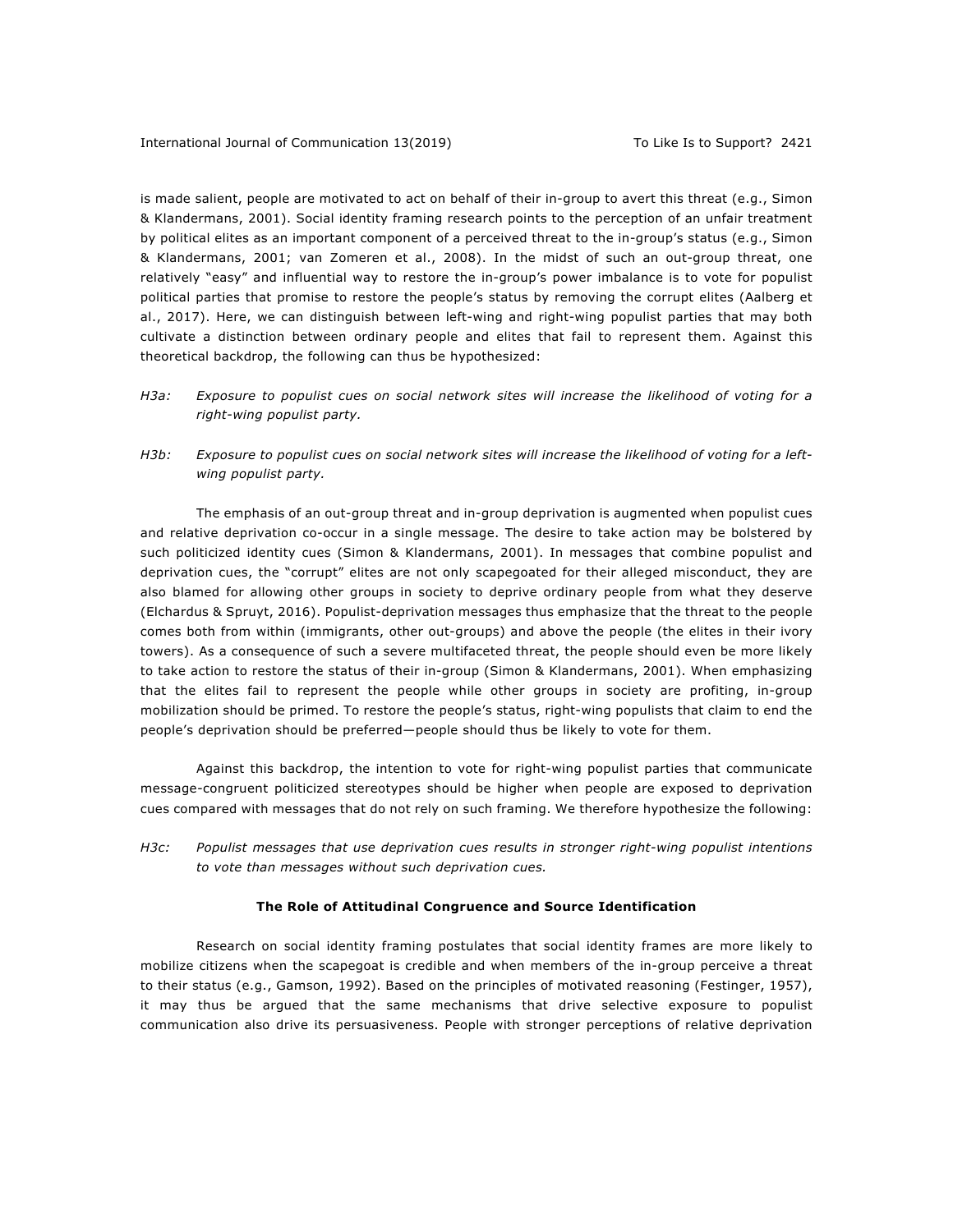and higher levels of political distrust may perceive the populist message as more personally relevant and credible, and are therefore more likely to be activated by people-centric and anti-elitist content. We therefore hypothesize the following:

*H4: The effects of populist and deprivation messages on populist vote intentions are strongest when they are congruent with participants' prior attitudes.*

Like attitudinal congruence, the liking or support of the source plays a central role in the persuasiveness of political messages (e.g., Nekmat, Gower, Zhou, & Metzger, 2019). The underlying mechanism can be explicated in light of social identification (e.g., Tajfel, 1978). Specifically, when people perceive the messenger as part of their in-group, they are more likely to uncritically accept the message. When they oppose the source, in contrast, they should be more skeptical toward the message. Hence, in-group serving biases result in the perception that in-group members are more reliable, trustworthy, and honest, whereas out-group members are seen as dishonest and insincere (e.g., Tajfel, 1978). Such identity concerns should especially be relevant for populist messages that rely on identity framing to stress how ordinary people should be central in political decision making, whereas the elites and other groups in society are blamed for the people's problems (e.g., Mols, 2012). When the messenger is perceived as being part of this group of ordinary people, or when he or she actively voices the concerns of this neglected in-group, the populist message should have the strongest mobilizing effects on populist voting. Against this backdrop, we hypothesize the following:

- *H5a: The effects of populist and deprivation-framed messages on populist intentions to vote are strongest when people identify with the populist politician.*
- *H5b: The effects of populist and deprivation-framed messages on populist intentions to vote are strongest when people identify with the ordinary citizen.*

#### **Method**

#### *Design of the Experiments*

The effects of populist communication and deprivation framing are first studied as exposure to media populism in a forced exposure information setting (Study 1). The design of this first experiment concerns a 2  $\times$  (populist cues: yes versus no)  $\times$  3 (relative deprivation cues: deprivation vs. gratification vs. absence cues) between-subjects factorial design. The group sizes were equal. Participants were randomly assigned to the conditions. The control condition was the condition without populist or deprivation/gratification cues.

Although the traditional notion of media populism may imply that citizens come across populist content incidentally when exposed to news media, selective exposure is crucial to consider in the setting of online populist communication by citizens and politicians. Responding to this, the design of the second study was a 2 (select populist or nonpopulist cues: populism and deprivation vs. gratification)  $\times$  2 (select messenger: populist leader vs. citizen)  $\times$  3 (attitudinal congruence of the cues: congruent vs. counter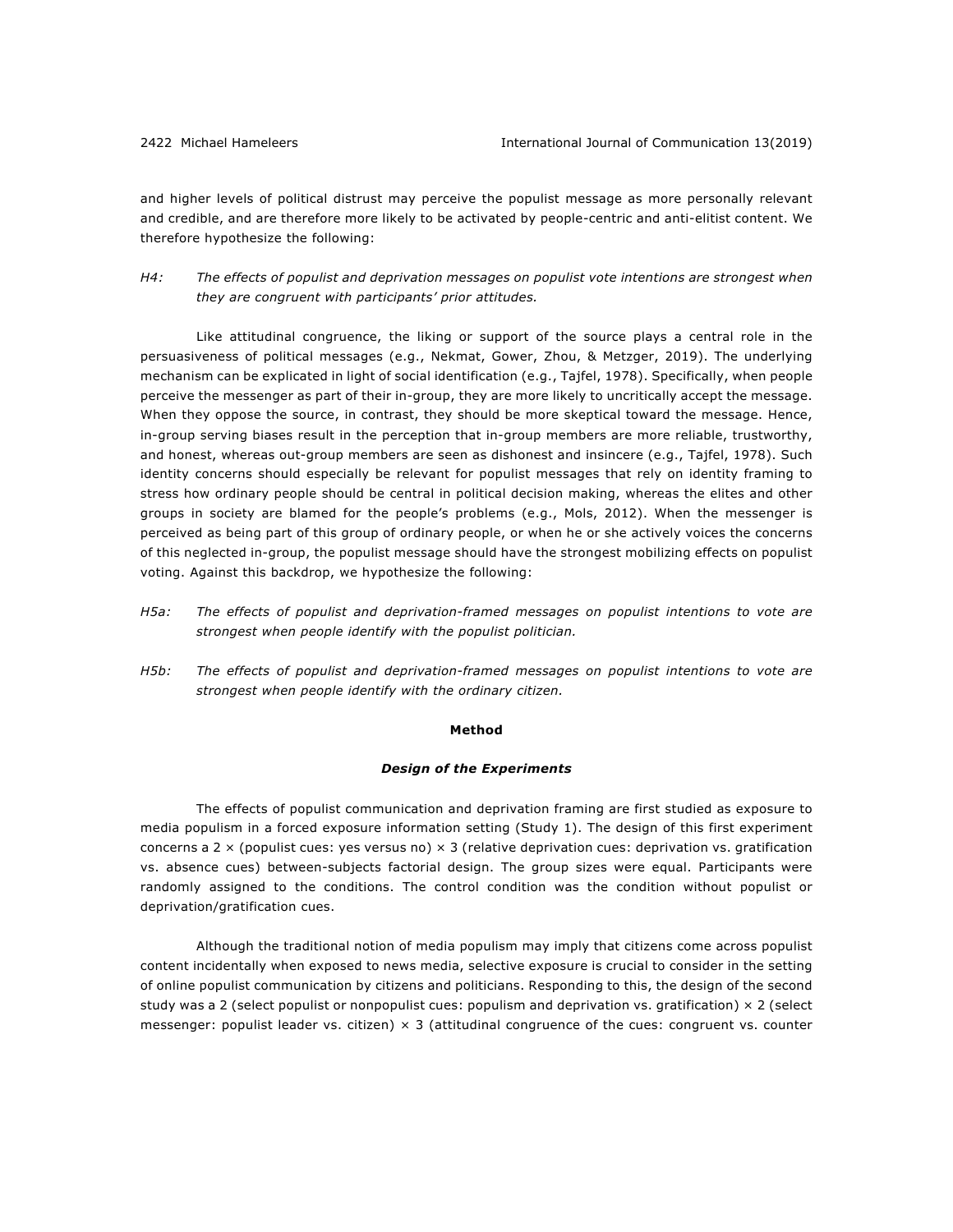vs. moderate) plus neutral control between-subjects factorial experiment. People thus had the choice to select on the level of content and source. A counterattitudinal message indicates that the populist or gratification cues are incongruent with people's preexisting levels of deprivation and cynicism, whereas a proattitudinal message is regarded as congruent with prior attitudes. In the second experiment, we controlled for the drivers of selective exposure and avoidance to populist content.

#### *Sample*

For both experiments, a large international polling firm (SSI/Dynata) collected the data among a representative sample of Dutch citizens (Study 1: *N* = 361; Study 2: *N* = 753). The final samples in both studies approached national representativeness of the voting population in terms of age (Study 1: *M* = 41.63 years, *SD* = 15.09; Study 2: *M* = 42.53 years, *SD* = 14.25), gender (Study 1: female = 55.1%; Study 2: female = 56.8%), and education (Study 1: 27.1% higher, 18.6% lower, 37.7% moderate; Study 2: 33.9% higher, 23.5% lower, 42.6% moderate). The online fieldwork was completed in four days. Participants in Experiment 1 could not participate in Experiment 2, and vice versa. In Study 1, 361 out of 524 completed the survey (completion rate =  $68.9\%$ ). The completion rate was lower for Experiment 2 (45.1%). This was mainly because participants could not participate in both experiments; they were thus screened out when attempting to participate in the second experiment.

#### *Procedure*

Both experiments were completed in an online survey environment. Participants started with the ethical informed consent form, and proceeded to the pretreatment survey that included items for demographics, moderators (attitudinal congruence), and political attitudes. In Study 1, participants were randomly assigned to one of the six conditions after the pretest. In Study 2, participants were randomly assigned to either the forced control or the selective exposure media environment. Here, they were forwarded to a social media screen where they could click on the social media post of their preference (populist, nonpopulist, either communicated by Geert Wilders or an ordinary citizen). After reading the shown (Study 1) or self-selected (Study 2) item, participants were forwarded to the posttreatment test. Here, participants completed items measuring the dependent variable (voting intentions) and manipulation check items. The complete procedure lasted for about 15 minutes (Study 1:  $M_{min} = 16.13$ ,  $SD = 17.75$ ; Study 2:  $M_{min} = 17.32$ , *SD* = 22.82).

#### *Independent Variables and Stimuli*

In Study 1, the stimuli were presented as online news articles without a source. The formatting was based on a combination of templates from existing online news channels, without revealing source cues. Like the layout, the topic was held constant across conditions. All stimuli described the implications of the coalition agreement for the labor market situation. The article in the control condition (1) discussed a factual analysis of the recent national coalition agreement in terms of the changing labor market situation. The populist condition (2) used the same message, but emphasized the populist opposition between hard-working ordinary citizens and the corrupt elites. The elites were framed as the culpable other and were held responsible for the worsening labor market conditions. The relative deprivation condition (3) stressed that ordinary people were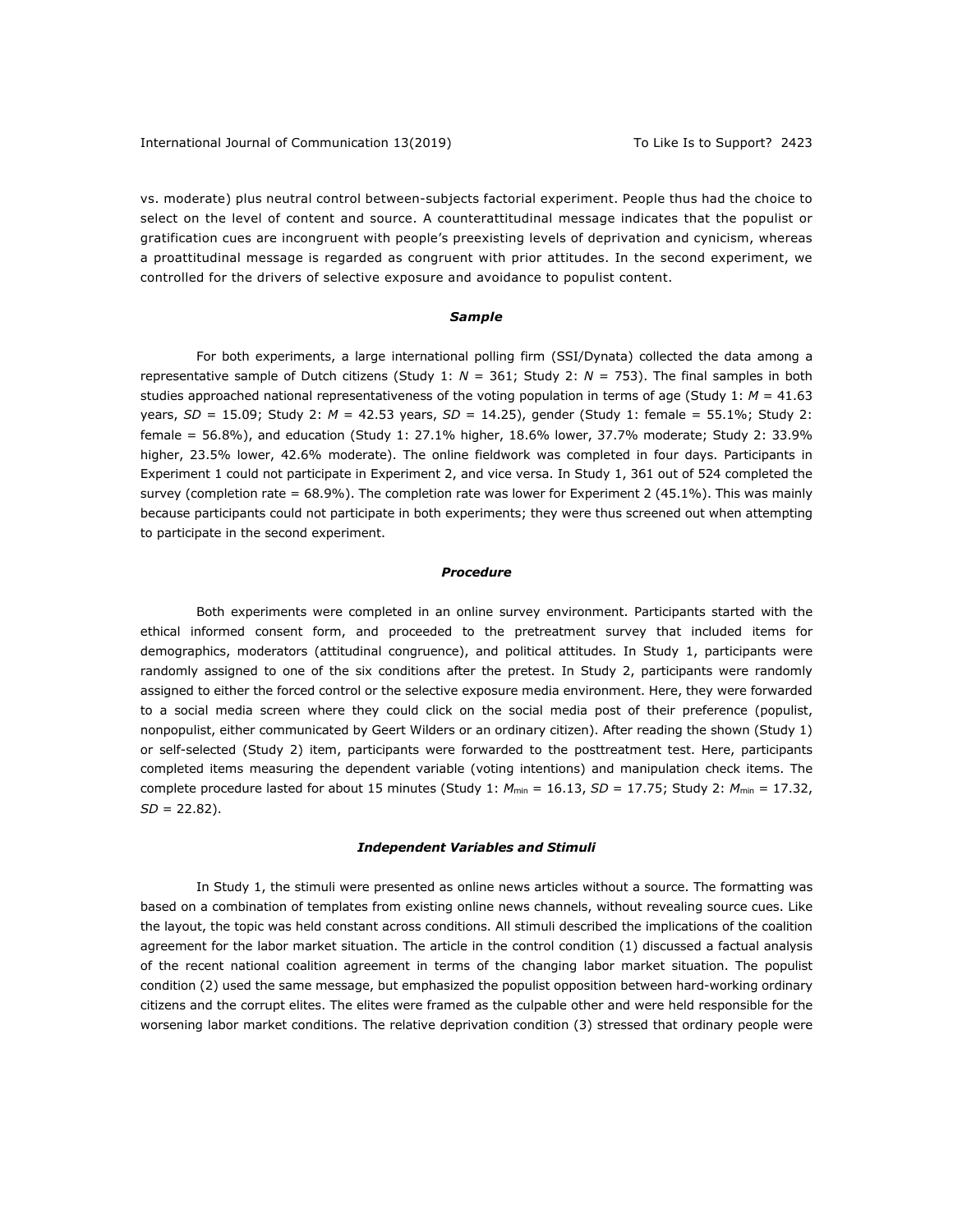worse off than other groups in society. In the populist and relative deprivation condition (4), the in-group threat was framed as being even more severe: The elites were not only depicted as self-interested and corrupt, they were also blamed for the relative deprivation of the in-group. Because societal out-groups were allowed to profit from all kinds of benefits, the people were worse off than other groups in society. In the relative gratification condition (5), the people as an in-group were framed as relatively better off than other groups in society. Finally, the combination of a gratification and populist cue (6) entailed the interpretation that "ordinary people" were currently better off than other groups in society, but because of the failing "corrupt" elites, the future situation of ordinary people was still uncertain. All manipulations were framed in the header and main body of the articles.

Study 2 used the same populist and relative deprivation message, the counterattitudinal gratification message, and the control condition. The exact same text was used, but now applied to realistic Facebook posts. The source was varied: The message was sent by either a member of the in-group (an ordinary citizen) or a populist leader that speaks on behalf of the people (Geert Wilders). Participants were allowed to select a populist message (the content combined populist and deprivation cues) or a nonpopulist message (nonpopulist content combined with gratification cues) and were also free to select the source of this message. They thus had four social media options in total.

#### *Manipulation Checks*

The manipulation of emphasizing causal responsibility to the elites for the worsening condition of the labor market situation succeeded—Study 1: *F*(5, 360) = 14.11, *p* < .001; Study 2: *F*(4, 748) = 49.51, *p* < .001. In other words, participants exposed to populist cues were significantly more likely to perceive the article as attributing blame to the elites than were participants exposed to nonpopulist cues. In a similar vein, the populist conditions were seen as containing more references to the centrality of ordinary people than the nonpopulist conditions—Study 1: *F*(5, 360) = 3.34, *p* = .006; Study 2: *F*(4, 748) = 9.57, *p* < .001. The manipulation of relative deprivation cues—Study 1: *F*(5, 360) = 26.58, *p* < .001; Study 2: *F*(4, 748) = 50.75, *p* < .001—and gratification cues—Study 1: *F*(5, 360) = 51.39, *p* < .001; Study 2: *F*(4, 748) = 42.48, *p* < .001—also succeeded. Participants exposed to deprivation or gratification framing were substantially and significantly more likely to perceive the article as framing "ordinary people" as respectively worse or better off than other groups in society.

#### *Dependent Variable*

In the posttest survey, participants rated the likelihood they would vote for particular political parties. We included the main Dutch political parties, with various left-wing versus right-wing ideology and populist versus mainstream positions. Party preferences were measured on a 0 to 100 scale (0 = *I think I will never vote for this party*; 100 = *It is very possible that I will vote for this party*). Based on the aims of the experiments, two political parties were of key interest: the right-wing populist Freedom Party (PVV; Study 1: *M* = 32.60, *SD* = 37.07; Study 2: *M* = 34.67, *SD* = 36.76) and the left-wing Socialist Party (SP; Study 1: *M* = 35.00, *SD* = 23.46; Study 2: *M* = 32.46, *SD* = 32.94).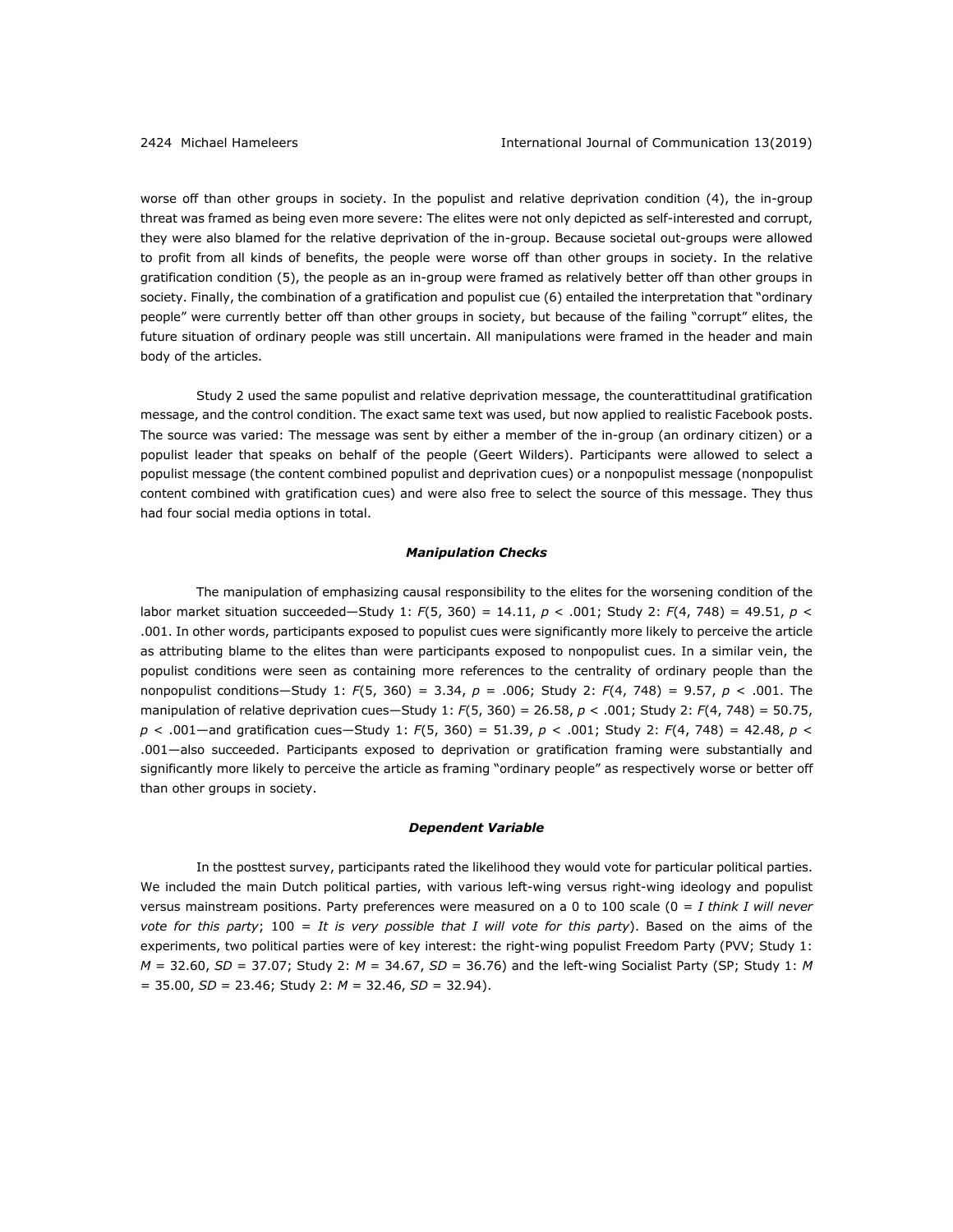#### *Measures Attitudinal Congruence*

In Study 2, we included a measure for the attitudinal congruence of the Facebook post. Specifically, in the pretreatment survey, participants completed a 8-item scale tapping into perceptions of relative deprivation versus gratification (Cronbach's α = .94, *M* = 4.50, *SD* = 1.37). Questions included items such as "If we need anything from the government, ordinary people like us always have to wait longer than others." Based on participants' scores, we computed the attitudinal congruence of the post. Specifically, the relative deprivation stimuli were coded as congruent with prior attitudes if participants scored between 5 and 7 on the gratification-deprivation scale and were coded as incongruent when they scored between 1 and 3. The counterattitudinal gratification message was coded as congruent when participants scored 1 through 3 and incongruent when they scored 5 through 7. Based on earlier research on selective exposure and motivated reasoning, we controlled for participants with moderate attitudes (scoring 4 on the scale; see, e.g., Arceneaux et al., 2012). Although the measurement of attitudinal congruence before the treatments may have primed populist perceptions, the role of this factor is constant across conditions. In addition, relative deprivation and populist perceptions are related, but are not the same concepts (see, e.g., Elchardus & Spruyt, 2016).

#### *Measures Source Identification*

In a battery of survey items, participants had to assess the extent to which they identified with various actors present in politics and society (7-point scales). We included the politicians of all major parties and members of fellow national citizens in this battery. For our analyses, we were interested in the extent to which participants identified with the populist source Geert Wilders (*M* = 4.37, *SD* = 2.80) and Dutch citizens in general (*M* = 4.95, *SD* = 1.26). To assess whether the ordinary citizen (Study 2) was seen as a credible source, and that participants actually regarded him as a member of the ordinary people group, different tests were conducted. First of all, in a pilot test, people had to rate different sources on different characteristics. In this test, Michael Meijer was, more than other fictional citizens, regarded as being part of the ordinary people group. In the main study, after exposure to the stimuli, we asked participants to rate the extent to which "Michael Meijer" and Wilders should be regarded as ordinary citizens. On a 7-point scale, the mean was 5.21 (*SD* = 1.72). Participants were substantially less likely to regard the other source as part of ordinary people  $(M = 3.40, SD = 2.15)$ . Finally, both sources were regarded as relatively credible  $(M = 4.44, SD = 1.44)$ , and there were no differences in credibility scores between sources.

#### **Results**

#### *Selective Exposure and Avoidance to Populist Communication*

To estimate the likelihood of selective exposure to populist communication on social network sites (SNSs), a logistic regression model predicting selective exposure and avoidance to the various proattitudinal populist and counterattitudinal gratification conditions was estimated (see Table 1).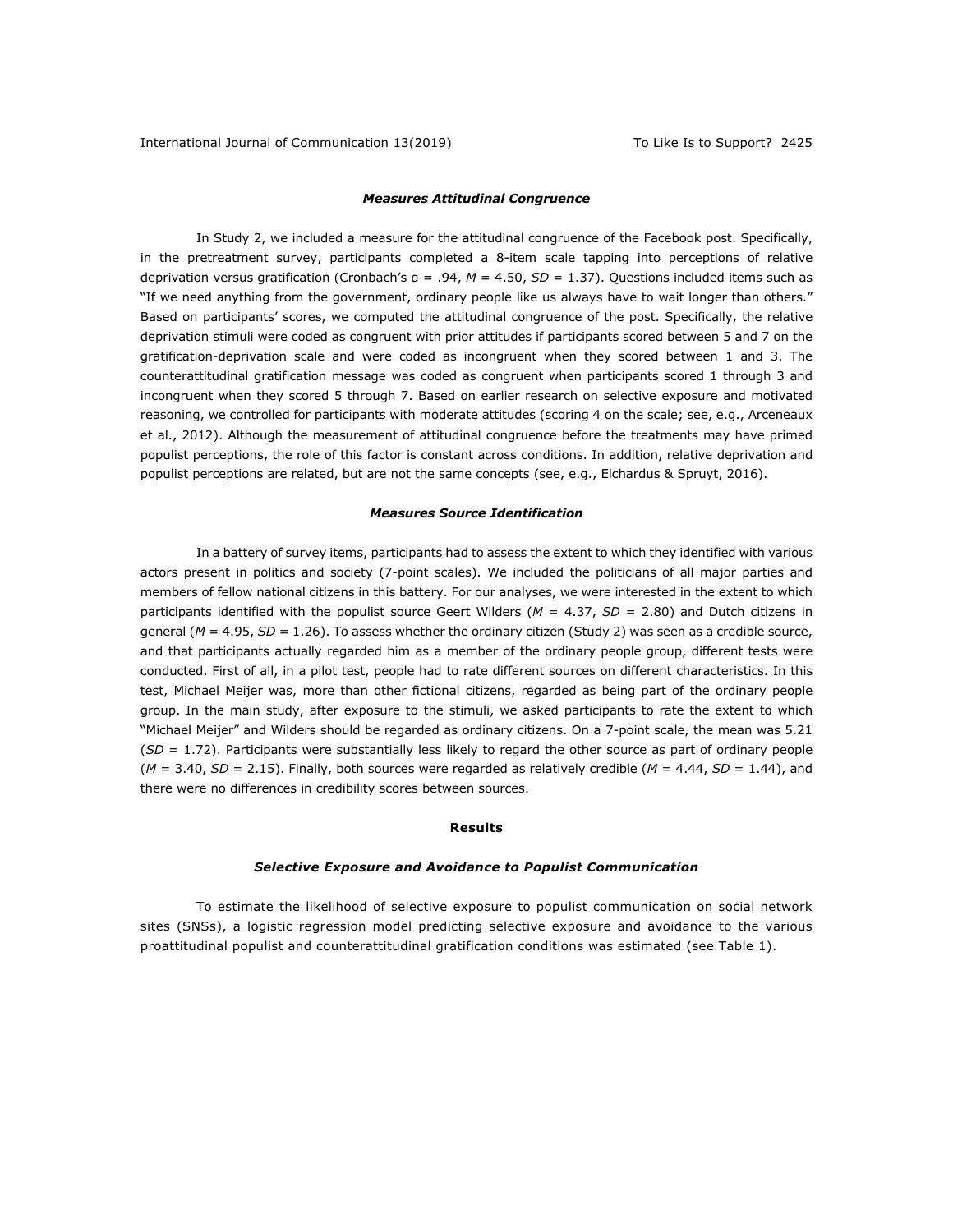|                    | Populist-deprivation  |        | Populist-           |        |               |                       |                |                       |  |
|--------------------|-----------------------|--------|---------------------|--------|---------------|-----------------------|----------------|-----------------------|--|
|                    | Wilders ( $n = 229$ ) |        | deprivation citizen |        | Gratification |                       | Gratification  |                       |  |
| Conditions         |                       |        | $(n = 193)$         |        |               | Wilders ( $n = 152$ ) |                | Citizen ( $n = 179$ ) |  |
| Variables          | B(SE)                 | 95%    | B(SE)               | 95% CI | B(SE)         | 95%                   | B(SE)          | 95%                   |  |
|                    |                       | CI OR  |                     | OR     |               | CI OR                 |                | CI OR                 |  |
| (Constant)         | $-2.12$               |        | $-0.46$             |        | $-2.64$       |                       | $-1.77$        |                       |  |
|                    | $(0.68)$ **           |        | (0.72)              |        | $(0.87)$ **   |                       | (0.75)         |                       |  |
| Age                | 0.01                  | [0.99, | $-0.01$             | [0.98, | $-0.02$       | [0.97,                | 0.01           | [0.99,                |  |
|                    | (0.01)                | 1.02]  | (0.01)              | 1.00]  | $(0.01)^*$    | 1.00]                 | (0.01)         | 1.02]                 |  |
| Gender (male)      | 0.25                  | [0.88, | 0.28                | [0.89, | 0.17          | [0.73,                | $-0.25$        | [0.51,                |  |
|                    | (0.19)                | 1.87]  | (0.21)              | 1.98]  | (0.25)        | 1.93]                 | (0.22)         | 1.19]                 |  |
|                    |                       |        |                     |        |               |                       |                |                       |  |
| Education          | $-0.11$               | [0.69, | 0.18                | [0.91, | 0.28          | [0.93,                | 0.10           | [0.83,                |  |
|                    | (0.14)                | 1.18]  | (0.14)              | 1.59]  | (0.18)        | 1.88]                 | (0.15)         | 1.47]                 |  |
| Political interest | 0.12                  | [1.01, | $-0.03$             | [0.85, | $-0.15$       | [0.73,                | 0.01           | [0.87,                |  |
|                    | $(0.06)*$             | 1.30]  | (0.07)              | 1.12]  | (0.09)        | 1.02]                 | (0.08)         | 1.17]                 |  |
| Left-right         | 0.10                  | [1.03, | $-0.05$             | [0.88, | $-0.07$       | [0.84,                | 0.02           | [0.94,                |  |
| placement (right)  | $(0.04)$ **           | 1.20]  | (0.04)              | 1.03]  | (0.05)        | 1.02]                 | (0.04)         | 1.11]                 |  |
| Political trust    | $-0.30$               | [0.63, | $-0.22$             | [0.81, | 0.17          | [0.95,                | 0.27           | [1.09,                |  |
|                    | $(0.08)$ ***          | 0.89]  | $(0.09)*$           | 1.18]  | (0.10)        | 1.47]                 | $(0.10)$ **    | 1.56]                 |  |
| News exposure      | $-0.08$               | [0.82, | 0.03                | [0.91, | $-0.03$       | [0.84,                | $-0.08$        | [0.80,                |  |
|                    | (0.06)                | 1.03]  | (0.06)              | 1.16]  | (0.08)        | 1.12]                 | (0.07)         | 1.06]                 |  |
| Identification     | 0.24                  | [1.06, | 0.06                | [0.85, | $-0.10$       | [0.72,                | $-0.45$        | [0.49,                |  |
| Wilders            | $(0.09)$ **           | 1.51]  | (0.11)              | 1.32]  | (0.12)        | 1.14]                 | $(0.13)$ **    | 0.81]                 |  |
| Positive affect    | 0.09                  | [0.97, | $-0.22$             | [0.69, | 0.21          | [1.05,                | $-0.08$        | [0.80,                |  |
| Wilders            | (0.06)                | 1.24]  | $(0.08)$ **         | 0.93]  | $(0.08)$ **   | 1.44]                 | (0.08)         | 1.08]                 |  |
| Identification     | $-0.16$               | [0.74, | 0.07                | [0.85, | 0.01          | [0.85,                | 0.19           | [1.03,                |  |
| refugees           | $(0.07)*$             | 0.98]  | (0.08)              | 1.30]  | (0.09)        | $1.21$ ]              | $(0.08)*$      | 1.41]                 |  |
| Identification     | 0.23                  | [1.08, | $-0.19$             | [0.70, | 0.12          | [0.93,                | 0.05           | [0.90,                |  |
| richer groups      | $(0.08)$ **           | 1.46]  | $(0.08)*$           | 0.97]  | (0.09)        | 1.35]                 | (0.08)         | 1.23]                 |  |
|                    |                       |        |                     |        |               |                       |                |                       |  |
| Identification     | 0.08                  | [0.94, | 0.08                | [0.92, | $-0.03$       | [0.79,                | $-0.18$        | [0.70,                |  |
| ordinary citizens  | (0.08)                | 1.26]  | (0.08)              | 1.27]  | (0.10)        | 1.19]                 | $(0.09)*$      | 1.00]                 |  |
| Identification     | $-0.20$               | [0.69, | $-0.08$             | [0.77, | 0.10          | [0.89,                | 0.20           | [1.01,                |  |
| government         | $(0.09)*$             | 0.96]  | (0.09)              | 1.11]  | (0.11)        | 1.36]                 | $(0.09)*$      | 1.48]                 |  |
| Nagelkerke $R^2$   | 0.274                 |        | 0.107               |        | 0.103         |                       | 0.254          |                       |  |
| $\chi^2$ (df)      | 159.69 (13)***        |        | 51.22 (13)***       |        | 41.57 (13)*** |                       | 132.39 (13)*** |                       |  |

*Table 1. Logistic Regression Model Predicting Selection and Avoidance of Populist and Nonpopulist Communication on SNSs.*

*Note*. *N* = 753. CI = confidence interval; *OR* = odds ratio. Two-tailed tests. Unstandardized regression weights. Standard errors (*SE*s) reported between brackets. The reference category is the control category. \**p* < .05. \*\**p* < .01. \*\*\**p* < .001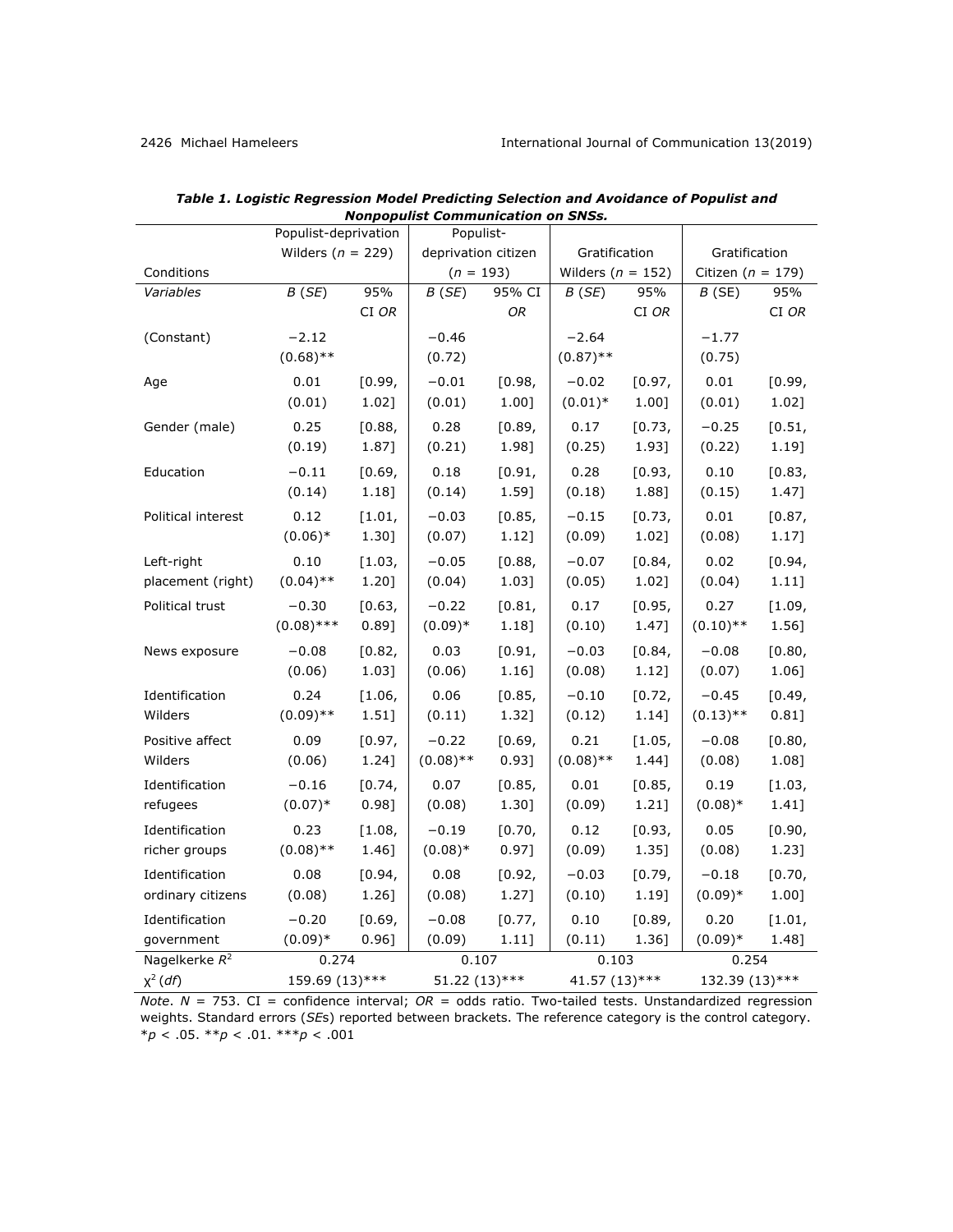1

Regarding the selection of populist messages by Wilders, we first see significant, positive effects of political interest, right-wing self-placement, identification with the politician Wilders, and identification with richer groups in Dutch society on selective exposure. This supports H1a. Table 1 also provides insights into the drivers of selective avoidance of Wilders' direct populist communication. Specifically, higher levels of trust in the government, stronger identification with refugees coming to the Netherlands, and identification with politicians in government all increase the likelihood that people avoid messages by Wilders, which is in line with H1b.

Participants were also offered the choice to select populist communication by a member of the in-group of "ordinary people." As shown in Table 1, the results indicate that trust in government, a positive evaluation of Geert Wilders, and identification with richer groups in society significantly predict selective avoidance of such content.

Against this backdrop, it can be concluded that the patterns of selection or avoidance of populist content are different for Geert Wilders vis-à-vis an ordinary citizen. Specifically, when people feel close to Wilders, they are more likely to select the party leader's populist messages and avoid messages communicated by ordinary citizens. This supports H2a. Lower levels of political trust drive selective exposure to populist communication of both the populist leader and the ordinary citizen. This supports H2a and H2b.

#### *The Effects of Populist Communication in Forced Exposure Media Settings*

The direct effects of exposure to online populist news on voting preferences are depicted in Table 2.1 First, voting preferences for the right-wing populist PVV are significantly and substantially higher in the deprivation-framed online news message (*M* = 39.66, *SD* = 36.42) compared with the control (*M* = 26.49, *SD* = 32.86). Although messages that rely on explicit populist cues also positively affect voting preferences for the PVV, the effects of such cues fails to reach statistical significance, which does not support H3a. The results only provide support for H3c: Messages emphasizing that ordinary people are victimized more than other groups in society positively affect voting preferences for a right-wing populist party. Messages that rely on populist and gratification cues negatively affect voting preferences for the left-wing populist party SP (see Table 2). Specifically, messages emphasizing that ordinary people are threatened by the corrupt elites, but are still better off than other groups in society, negatively affect vote intentions for the SP (*M*pop.gratification = 29.48, *SD* = 33.42; *Mcontrol* = 40.10, *SD* = 34.18).

The results further demonstrate that framing issues in populist ways does not affect voting preferences for mainstream political parties (see Table 2). Against the backdrop of the alleged contagiousness of populist discourse to mainstream political parties, most saliently the People's Party for Freedom (VVD) and the Christian Democratic Appeal (CDA) party, it can thus be concluded that populist messages do not affect voting preferences for mainstream political parties—at least not in forced exposure online news environments.

 $1$  Although regression analyses are reported in this article, factorial statistical analyses (ANOVAs) yield the same results.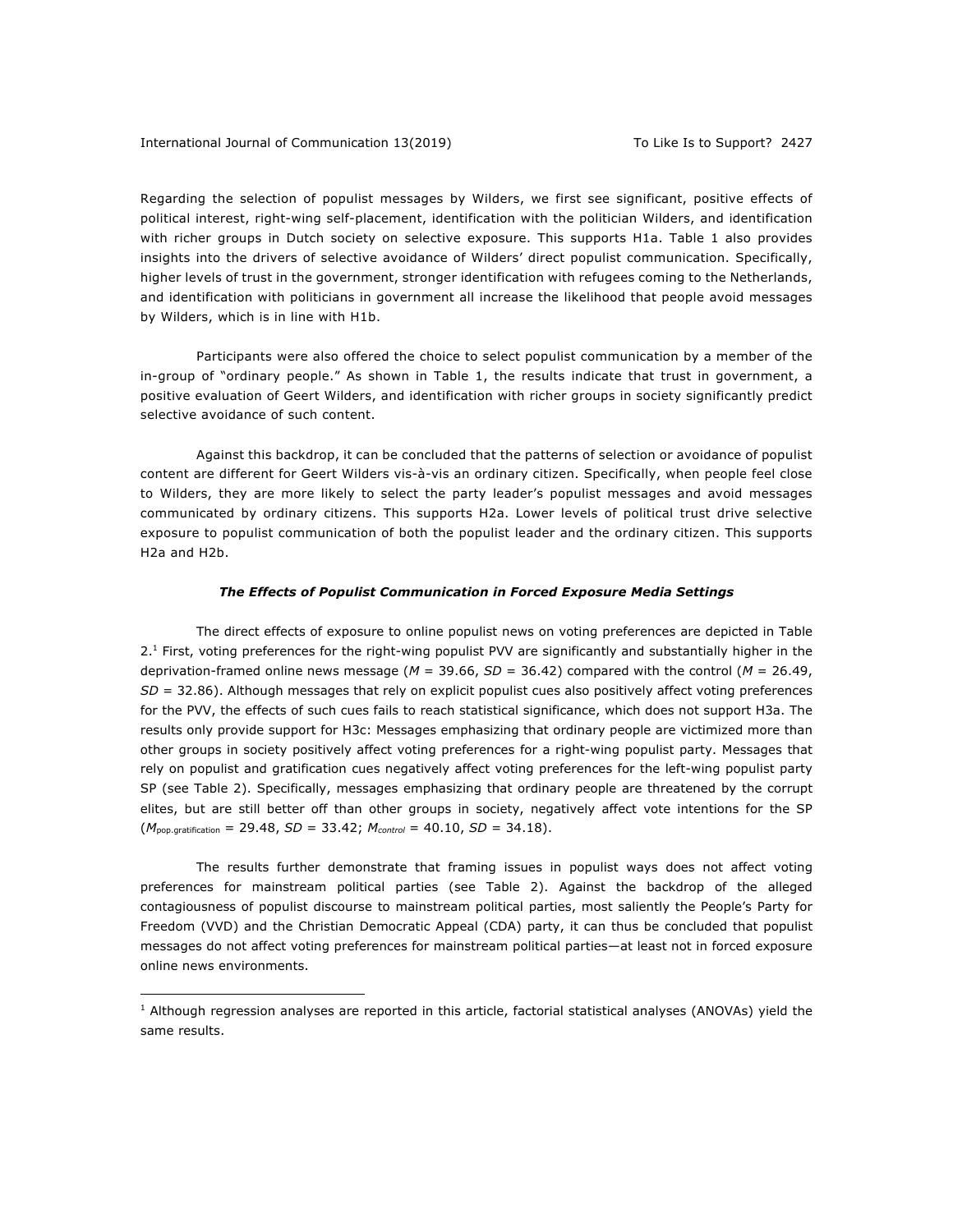|                | VVD $(n = 361)$ |      |     | PVV $(n = 361)$ |      |        | CDA $(n = 361)$ |      |        | SP $(n = 361)$ |      |         |
|----------------|-----------------|------|-----|-----------------|------|--------|-----------------|------|--------|----------------|------|---------|
|                | B               | SE   | β   | В               | SE   | β      | В               | SE   | β      | В              | SE   | β       |
| (Constant)     | 27.22           | 4.15 |     | 26.49           | 4.66 |        | 27.67           | 3.67 |        | 40.02          | 4.36 |         |
| Deprivation    | 7.01            | 5.91 | .08 | 13.17           | 6.64 | $.13*$ | 3.78            | 5.23 | .05    | $-4.75$        | 6.22 | $-.05$  |
| Gratification  | 2.34            | 5.94 | .03 | 10.68           | 6.67 | .11    | $-1.20$         | 5.25 | $-.02$ | 5.34           | 6.25 | .05     |
| Populism       | .05             | 5.99 | .01 | 2.78            | 6.73 | .03    | $-.87$          | 5.30 | $-.01$ | $-2.89$        | 6.30 | $-.03$  |
| Pop.           | 2.64            | 5.97 | .03 | 4.34            | 6.70 | .04    | $-7.50$         | 5.27 | $-.10$ | $-1.62$        | 6.27 | $-.02$  |
| deprivation    |                 |      |     |                 |      |        |                 |      |        |                |      |         |
| Pop.           | 4.39            | 5.94 | .05 | 5.31            | 6.67 | .05    | 1.10            | 5.25 | .01    | $-10.62$       | 6.20 | $-.12*$ |
| gratification  |                 |      |     |                 |      |        |                 |      |        |                |      |         |
| Adjusted $R^2$ |                 | .01  |     |                 | .02  |        |                 | .01  |        |                | .02  |         |
| F              |                 | .40  |     |                 | 1.10 |        |                 | 1.00 |        |                | 1.40 |         |

*Table 2. Ordinary Least Squares Regression Model of Direct Effects of Online Populist Communication on Vote Intentions.*

*Note*. VVD = People's Party for Freedom; PVV = Freedom Party; CDA = Christian Democratic Appeal; SP = Socialist Party. Two-tailed tests. Unstandardized (*B*) and standardized (b) regression weights. No controls were added in these models.

 $*$ *p* < .05.

<u>.</u>

#### *Selective Exposure to Populism in High-Choice Social Media Settings*

In the next steps, we estimated ordinary least squares regression models (bootstrapping) to estimate the role of congruence on both the attitudinal (Table 3) and source level (Table  $4$ )<sup>2</sup> on the effects of populist communication. Crucially, although all analyses controlled for the perceptions that predicted selective exposure or avoidance of populist communication, we are not able to control for (unmeasured) differences between groups. Therefore, it should be stressed that the evidence presented here is not based on a random allocation to groups but rather is endogenous to selection.

Based on the outcomes of Study 1, our analyses focused on voting preferences for the right-wing PVV and the left-wing SP. Table 3 shows that participants who selectively exposed themselves to populist content by Wilders are substantially more likely to vote for the PVV (*M* = 56.88, *SD* = 34.28) than are citizens who selected nonpopulist content  $(M = 34.39, SD = 37.27)$ . Those who selected the most incongruent message—gratification cues by an ordinary citizen—are least likely to vote for the PVV (*M* = 13.63, *SD* = 24.87). These results confirm H3a.

 $<sup>2</sup>$  As a validity check, we first assessed whether participants in the self-selected populist conditions differed</sup> from participants in the other conditions. After confirming that the self-selected populist group did not differ from other groups in terms of political attitudes and demographics other than those described in the models, we assessed whether the treatment effects of the selective exposure conditions were driven by either source support and attitudinal congruence or by exposure to the stimuli. These additional analyses indicate that there is an independent effect of exposure to the stimuli, and that this effect is stronger for people with congruent issue attitudes and source support. Controlling for perceptions and demographics that may relate to prior attitudes, the effects still hold.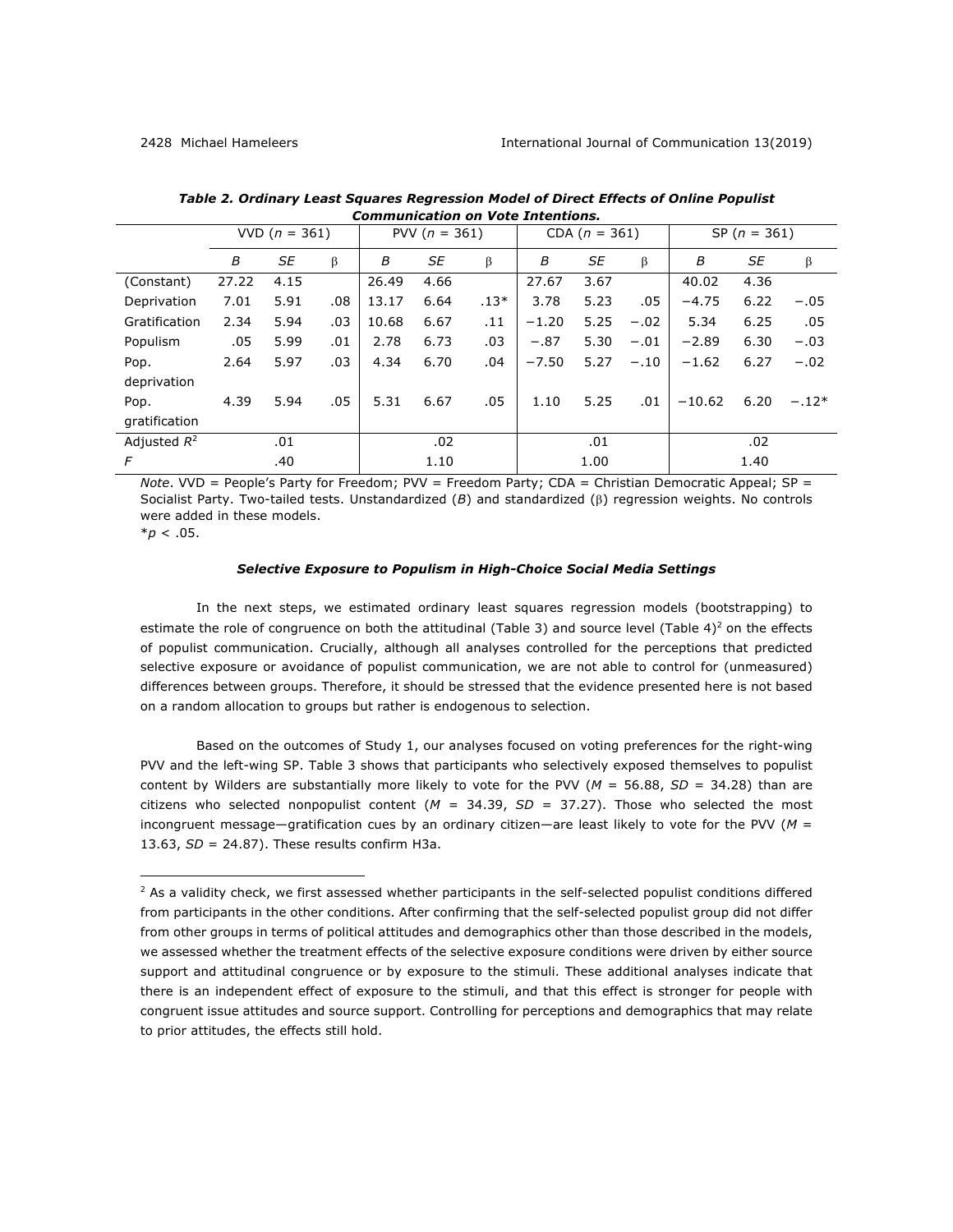|                                        | Model 1 ( $n = 753$ ) |          |           |          | Model 2 ( $n = 753$ ) |           | Model 3 ( $n = 753$ ) |            |                 |
|----------------------------------------|-----------------------|----------|-----------|----------|-----------------------|-----------|-----------------------|------------|-----------------|
|                                        | B                     | SE       | β         | B        | SE                    | β         | B                     | SE         | $\beta$         |
| (Constant)                             | 34.40                 | 2.66     |           | 35.01    | 2.72                  |           | 34.39                 | 2.57       |                 |
| Propopulist Wilders                    | 22.49                 | 3.48     | $.28***$  | 21.09    | 4.15                  | $.26***$  | 1.63                  | 4.84       | .02             |
| Propopulist Citizen                    | $-14.01$              | 3.85     | $-.15***$ | $-14.67$ | 4.25                  | $-.16**$  | $-23.23$              | 4.66       | $-.25***$       |
| Countergratification Wilders           | 5.45                  | 4.36     | .05       | 4.88     | 4.46                  | .04       | 18.40                 | 4.63       | $.16***$        |
| Countergratification Citizen           | $-20.77$              | 3.77     | $-.23***$ | $-21.54$ | 4.13                  | $-.24***$ | $-12.91$              | 4.41       | $-.14***$       |
| Moderate prior attitudes               |                       |          |           | $-3.76$  | 3.60                  | $-.04$    | .02                   | 3.43       | .00.            |
| Congruence prior attitudes             |                       |          |           | 1.82     | 3.21                  | .03       | 29.07                 | 4.99       | $.39***$        |
| Pop. Wilders $\times$ Congruent        |                       |          |           |          |                       |           | 72.71                 | 8.60       | $.80***$        |
| Priors                                 |                       |          |           |          |                       |           |                       |            |                 |
| Pop. Citizen $\times$ Congruent Priors |                       |          |           |          |                       |           | 61.56                 | 8.91       | $.49***$        |
| Grat. Wilders $\times$ Congruent       |                       |          |           |          |                       |           | $-72.71$              | 8.60       | $-.37***$       |
| Priors                                 |                       |          |           |          |                       |           |                       |            |                 |
| Grat. Citizen $\times$ Congruent       |                       |          |           |          |                       |           | $-45.01$              |            | $6.91 - .37***$ |
| Priors                                 |                       |          |           |          |                       |           |                       |            |                 |
| Adjusted $R^2$                         | .197                  |          | .198      |          |                       | .285      |                       |            |                 |
| 47.15***<br>F                          |                       | 31.88*** |           |          | 34.34***              |           |                       |            |                 |
| F for change in $R^2$                  |                       |          |           |          | 1.27                  |           |                       | $31.41***$ |                 |

*Table 3. Effects of Selective Exposure to Populist Cues and Congruence on Preferences to Vote for the Right-Wing Freedom Party.*

*Note*. Two-tailed tests. Unstandardized  $(B)$  and standardized  $(\beta)$  regression weights. \*\**p* < .010. \*\*\**p* < .001.

Contrary to our expectations, participants who selected populist messages communicated by an ordinary citizen were less likely to vote for a right-wing populist political party compared with people who selected nonpopulist messages (see Table 3). The results further demonstrate that participants who selected counterattitudinal gratification cues communicated by Wilders were not more likely to vote for Wilders' PVV. If the same cues are communicated by an ordinary citizen, however, populist party preferences are negatively affected (see Table 3). Together, these results partially support H3a: Selective exposure to populist messages positively relate to populist party preferences, but only if Wilders is the source.

The results only partially support H3b. Compared with the selection of nonpopulist cues, only participants who selected populist content communicated by the Facebook profile of an ordinary citizen were more likely to vote for the SP. The findings demonstrate that populist communication relate to preferences for the PVV and SP in different ways: When people select Wilders as a source, they are more likely to vote for the PVV. When they select the ordinary citizen as a source, participants are more likely to vote for the SP.

We further predicted that populist cues are most effective when people expose themselves to attitudinally congruent content (H4). First, Table 3 (Model 3) shows that this mechanism of motivated reasoning indeed applies to the propensity to vote for the PVV. Specifically, participants who self-selected attitudinally congruent populist content are more likely to vote for a right-wing populist party. The same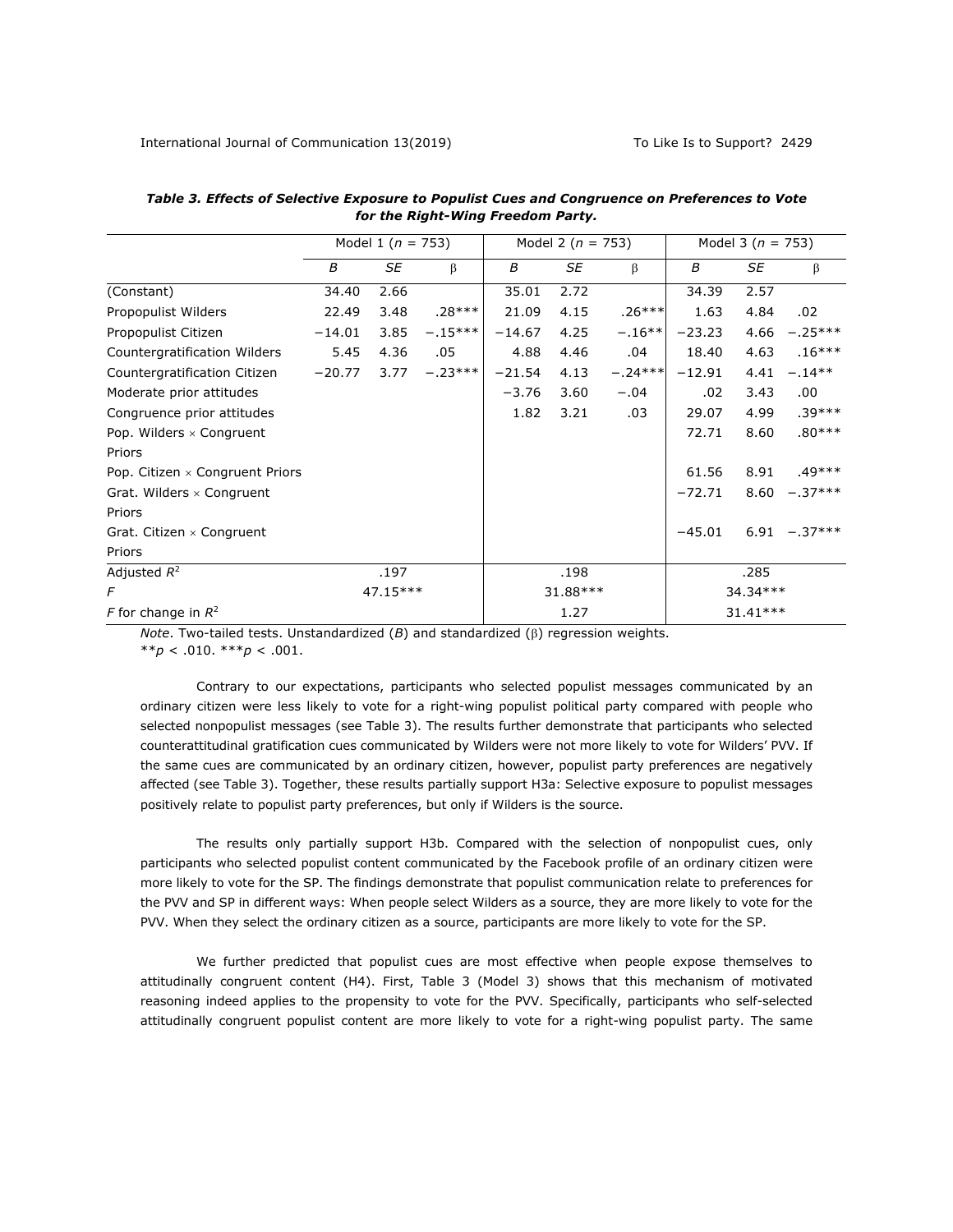processing bias can also be observed for selective exposure to nonpopulist content. As shown in Table 3 (Model 3), participants who selected additionally congruent gratification messages are least likely to vote for the rightwing populist PVV. Taken together, the results provide partial support for H4. Participants with congruent prior attitudes are more likely to vote for populist parties that address their prior levels of perceived deprivation and distrust, but this is only for intentions to vote for the right-wing populist PVV.

|                                        |       | Model 1 ( $n = 753$ ) |         |         | Model 2 ( $n = 753$ ) |          | Model 3 ( $n = 753$ ) |       |         |
|----------------------------------------|-------|-----------------------|---------|---------|-----------------------|----------|-----------------------|-------|---------|
|                                        | B     | SE                    | β       | B       | SE                    | β        | B                     | SE    | $\beta$ |
| (Constant)                             | 34.90 | 2.64                  |         | 34.59   | 2.70                  |          | 34.59                 | 2.70  |         |
| Propopulist Wilders                    | 2.11  | 3.46                  | .03     | 3.93    | 4.33                  | .05      | 2.45                  | 6.30  | .03     |
| Propopulist citizen                    | 10.78 | 3.83                  | $.13**$ | 12.26   | 4.53                  | $.15***$ | 4.29                  | 6.45  | .05     |
| Countergratification Wilders           | 1.59  | 4.34                  | .02     | 2.52    | 4.54                  | .03      | .43                   | 5.30  | .08     |
| Countergratification citizen           | 8.58  | 3.75                  | $.10*$  | 9.37    | 3.96                  | $.11*$   | 13.41                 | 4.37  | $.16**$ |
| Moderate prior attitudes               |       |                       |         | 1.95    | 3.16                  | .02      | 2.56                  | 3.17  | .03     |
| Congruence prior attitudes             |       |                       |         | $-2.10$ | 3.10                  | $-.03$   | $-17.59$              | 32.88 | $-.27$  |
| Pop. Wilders $\times$ Congruent Priors |       |                       |         |         |                       |          | 17.13                 | 33.46 | .22     |
| Pop. Citizen x Congruent Priors        |       |                       |         |         |                       |          | 25.54                 | 33.55 | .27     |
| Grat. Wilders $\times$ Congruent       |       |                       |         |         |                       |          | 20.01                 | 33.66 | .14     |
| Priors                                 |       |                       |         |         |                       |          |                       |       |         |
| Grat. Citizen × Congruent Priors       |       |                       |         |         |                       |          | 5.44                  | 33.33 | .05     |
| Adjusted $R^2$                         |       | .011                  |         |         | .010                  |          |                       | .013  |         |
| F                                      |       | $3.06*$               |         |         | $2.18*$               |          |                       | 1.96* |         |
| F for change in $R^2$                  |       |                       |         |         | .44                   |          |                       | 1.61  |         |

| Table 4. Effects of Selective Exposure to Populist Cues and Congruence on Preferences to Vote |
|-----------------------------------------------------------------------------------------------|
| for the Left-Wing Socialist Party.                                                            |

*Note*. Two-tailed tests. Unstandardized  $(B)$  and standardized  $(\beta)$  regression weights. \**p* < .050. \*\**p* < .010.

## *The Perceptual Screen of Source Support*

Regarding intentions to vote for the PVV, the results indicate that source support only plays a moderating role when the message is communicated by an ordinary citizen (see Table 5, Model 3). Specifically, participants who identify with the populist in-group of ordinary citizens are persuaded most by selective exposure to messages that blame the elites for the deprivation of the people. This supports H5b. Interestingly, the two-way interaction effect of selective exposure to Wilders' populist cues and source support is significant and negative, which indicates that the more participants identify with Wilders, the less likely their vote intentions for the right-wing populist PVV are predicted by selective exposure to populist content. This does not support H5a, and is more likely a consequence of a ceiling effect. This finding also reveals a discrepancy between selection biases and persuasion: People who support Wilders are more likely to select his populist communication, but are not more likely to vote for his party when they selected populist messages communicated by him. Irrespective of the actual populist content of the message, people who support Wilders are already substantially more likely to vote for the PVV than are people who do not identify strongly with this party leader (see Table 5, Model 2).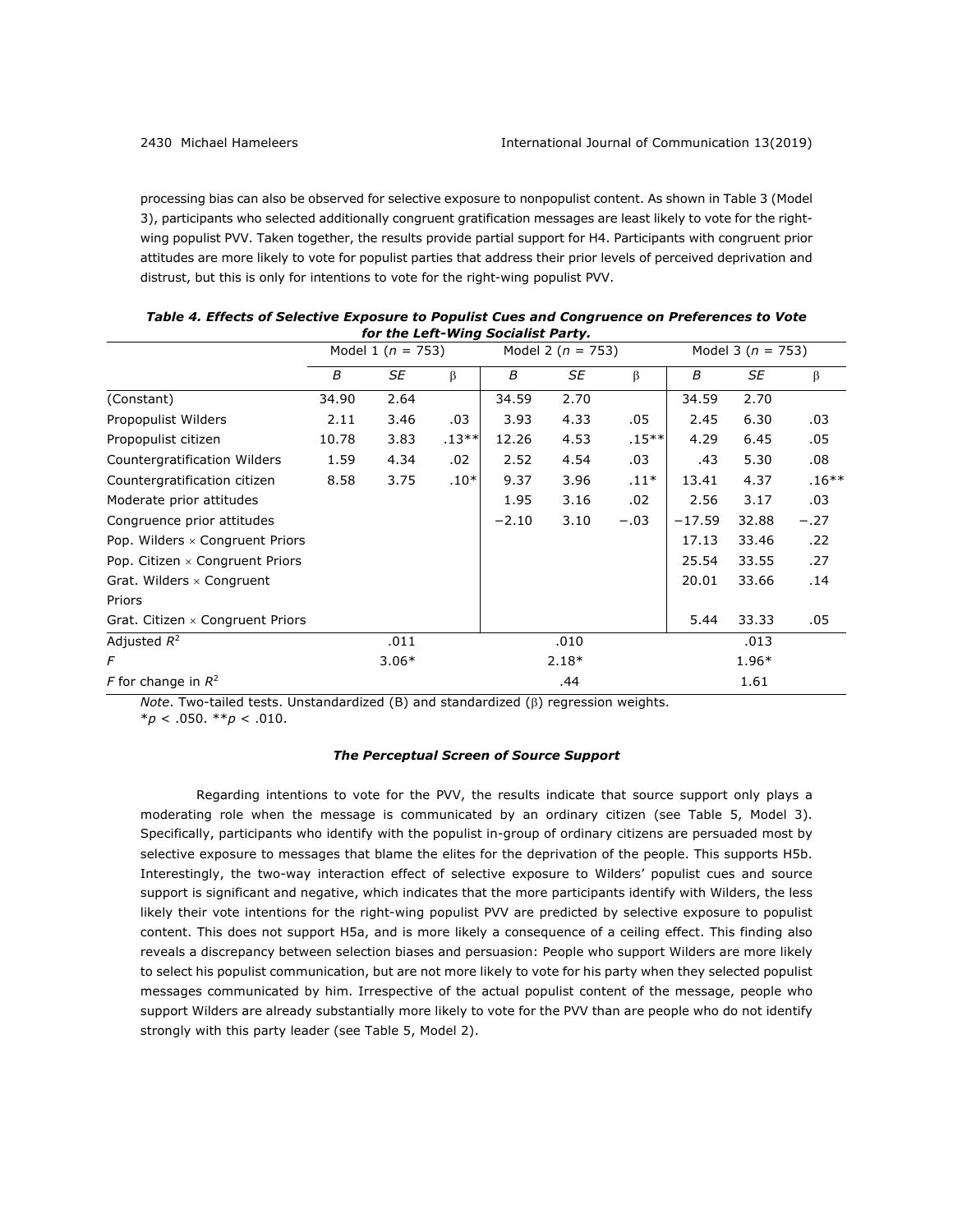|                                   |          | Model 1 ( $n = 753$ ) |           |         | Model 2 ( $n = 753$ ) |          | Model 3 ( $n = 753$ ) |           |           |
|-----------------------------------|----------|-----------------------|-----------|---------|-----------------------|----------|-----------------------|-----------|-----------|
|                                   | B        | SE                    | $\beta$   | В       | SE                    | β        | B                     | SE        | $\beta$   |
| (Constant)                        | 34.39    | 2.66                  |           | $-0.83$ | 3.81                  |          | 1.61                  | 4.52      |           |
| Propopulist Wilders               | 22.49    | 3.48                  | $.28***$  | 8.25    | 2.75                  | $.10**$  | 18.06                 | 4.40      | $.22***$  |
| Propopulist citizen               | $-14.01$ | 3.85                  | $-.15***$ | $-3.10$ | 2.81                  | $-.03$   | $-31.49$              | 9.02      | $-.33***$ |
| Countergratification Wilders      | 5.45     | 4.36                  | .05       | .45     | 2.93                  | .01      | $-1.83$               | 5.74      | $-.02$    |
| Countergratification citizen      | $-20.77$ | 3.77                  | $-.23***$ | $-4.03$ | 2.75                  | $-.04$   | $-12.15$              | 9.00      | $-.13$    |
| Moderate prior attitudes          |          |                       |           | $-2.25$ | 2.37                  | $-.02$   | $-1.98$               | 2.37      | $-.02$    |
| Congruence prior attitudes        |          |                       |           | 1.25    | 2.11                  | .02      | 2.23                  | 2.20      | .03       |
| <b>Identification Wilders</b>     |          |                       |           | 14.49   | .47                   | $.75***$ | 15.41                 | .62       | $.79***$  |
| Identification ordinary citizens  |          |                       |           | $-1.80$ | .63                   | $-.06*$  | $-2.88$               | .76       | $-.10***$ |
| Pop. Wilders $\times$ ID Wilders  |          |                       |           |         |                       |          | $-2.83$               | 1.02      | $-.16**$  |
| Pop. Citizen $\times$ ID Citizen  |          |                       |           |         |                       |          | 5.72                  | 1.75      | $.31***$  |
| Grat. Wilders $\times$ ID Wilders |          |                       |           |         |                       |          | .50                   | 1.45      | .02       |
| Grat. Citizen $\times$ ID Citizen |          |                       |           |         |                       |          | 1.78                  | 1.72      | .10       |
| Adjusted $R^2$                    | .197     |                       |           | .655    |                       |          | .663                  |           |           |
| 47.15***<br>F                     |          | 179.49***             |           |         | 124.14***             |          |                       |           |           |
| F for change in $R^2$             |          |                       |           |         | 249.25***             |          |                       | $5.24***$ |           |

*Table 5. Effects of Selective Exposure to Populist Cues and Supporting Source on Preferences to Vote for the Right-Wing Freedom Party.*

*Note*. Two-tailed tests. Unstandardized  $(B)$  and standardized  $(\beta)$  regression weights. \*\**p* < .010. \*\*\**p* < .001.

Against this backdrop, our results provide support for H5b, but not H5a: People are more likely to vote for the right-wing populist PVV if they identify with the in-group of relatively deprived ordinary citizens, but support for Wilders does not make his populist cues more effective.

#### **Discussion**

Responding to the growing electoral success of populism throughout the globe, recent empirical research has devoted extensive attention to the effects of populist communication. In trying to decipher the mechanisms underlying populism's success, research indicates that vulnerable groups in society (e.g., Kriesi et al., 2006) or those who feel they get less than they deserve (e.g., Elchardus & Spruyt, 2016) appeal most to populism. Moreover, recent research indicates that populist citizens have stronger hostile media perceptions and preferences for content that empowers the ordinary citizen (Fawzi, 2018; Schulz et al., 2018). Integrating these literatures, it may be argued that populist communication is persuasive because it introduces an in-group threat by cultivating social identity and assigning blame to credible scapegoats (Mols, 2012). In two experiments, this article aimed to integrate relative deprivation and populist framing while taking the current fragmented media environment into account. To what extent can populist and deprivation-framed messages affect voting preferences in forced and selective media environments?

Confirming theories of cognitive dissonance and motivated reasoning (e.g., Festinger, 1957; Taber & Lodge, 2006), the results indicate that citizens are more likely to select populist messages when they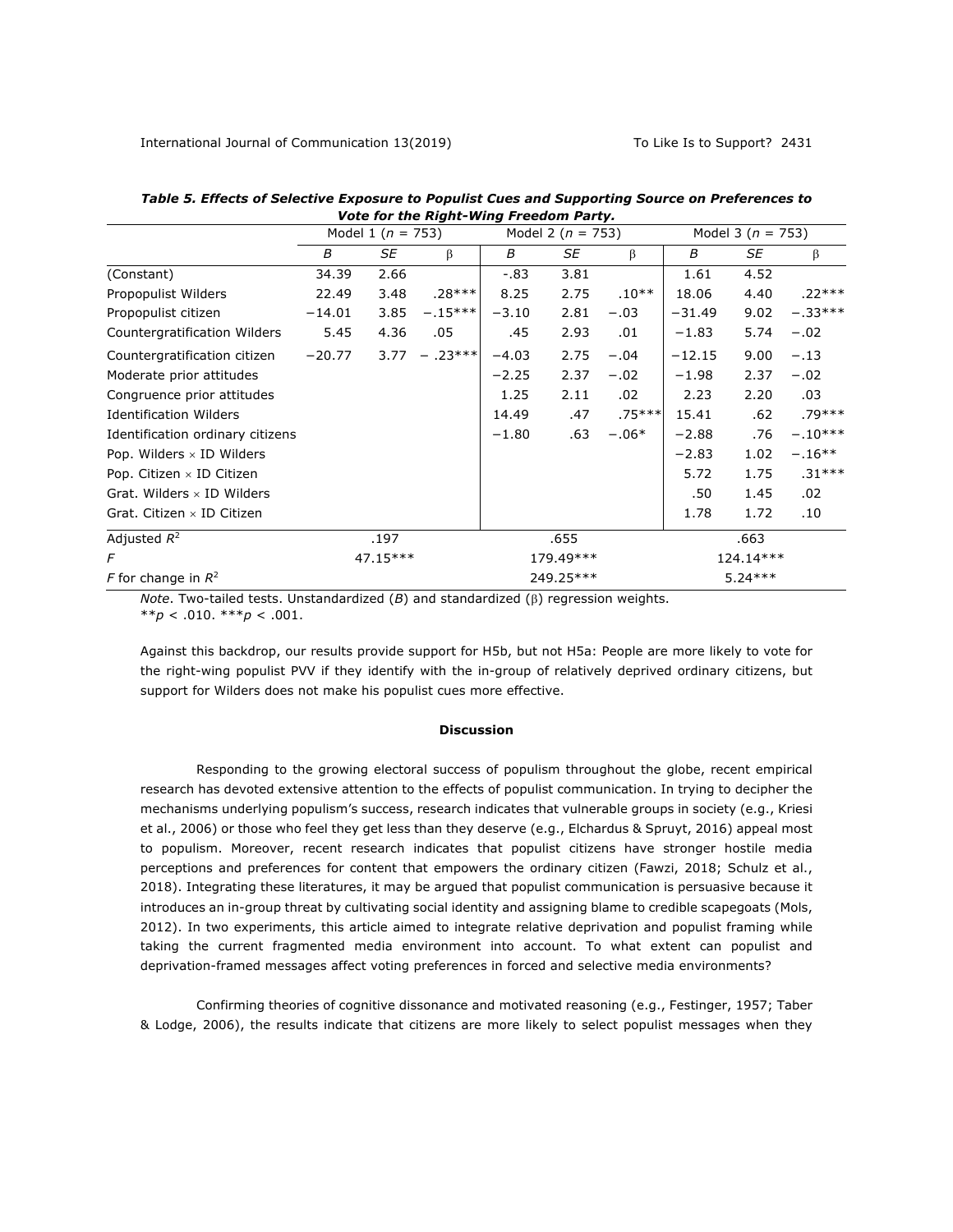have congruent prior attitudes. In line with arguments forwarded in extant literature, populist cues are more likely to be selected when people distrust the elites, feel close to the deprived people, and see themselves as victims of a changing world (e.g., Elchardus & Spruyt, 2016; Kriesi et al., 2006). Based on this experimental study, we can thus confirm literature that indicates that people with populist prior attitudes select, and are persuaded by, messages that circumvent the elites (e.g., Fawzi, 2018). For this group of people, the populist message may be most relevant, as it cultivates the in-group threat they experience (Mols, 2012).

In support of the polarizing potential of self-selected congruent political communication (e.g., Stroud, 2008), exposure to congruent populist and deprivation-framed messages has a positive effect on populist party preferences. Incongruent messages may even have the opposite effect, meaning that a large group of citizens may counterargue political content (Druckman & Bolsen, 2011). This finding has important implications for democracy. It shows that citizens who are sensitive to populist arguments could place themselves into filter bubbles (e.g., Pariser, 2011) or echo chambers (e.g., Sunstein, 2009). Here, they can shut themselves off from those who disagree with their worldview and are only open to reassuring populist content. This self-selected congruent content, in turn, guides their populist voting behavior. However, as some empirical research has shown that the recently voiced worries about filter bubbles are not always justified (e.g., Zuiderveen Borgesius et al., 2016)—and as citizens do not always actively avoid cross-cutting exposure (Garrett, 2009)—these interpretations can be nuanced. Citizens may encounter populist or nonpopulist content that does not align with their perceptual screens. However, this study indicates that people demonstrate a confirmation bias when responding to populist content: The message is more likely to activate intentions to vote when it confirms their perceptual screens.

The results of this article indicate that selective exposure and confirmation biases may also have electoral consequences outside of the U.S. (e.g., Iyengar & Hahn, 2009), although polarization along partisan lines is less applicable to the multiparty setting of this study. In Europe, the presence of populist messages on social media (e.g., Engesser et al., 2017) may have far-reaching political consequences, as such messages seem to cultivate a severe in-group threat and sense of deprivation, which can only be restored by voting for populist parties.

This article further shows that source identification plays a central role in the acceptance or rejection of populist arguments. In line with previous research (e.g., Hameleers & Schmuck, 2017; Housholder & LaMarre, 2014), the second experiment demonstrates that populist cues have the strongest effects when people can identify with the source. This again corresponds to the reality of online populism (Engesser et al., 2017; Waisbord & Amado, 2017). Populist politicians are likely to vent populist arguments via their own social media channels, where they are followed by people who agree with their message. Circumventing journalists and directly reaching deprived people, such messages may be highly effective: those who feel close to the populist actor are likely to behave in message-congruent ways. In line with literature on selective avoidance, not all citizens are active in countering or avoiding challenging information (e.g., Garrett, 2009).

This study has some limitations. First, and most important, the results predicting the relationship between selective exposure to populist communication and choice of vote in Study 2 are not based on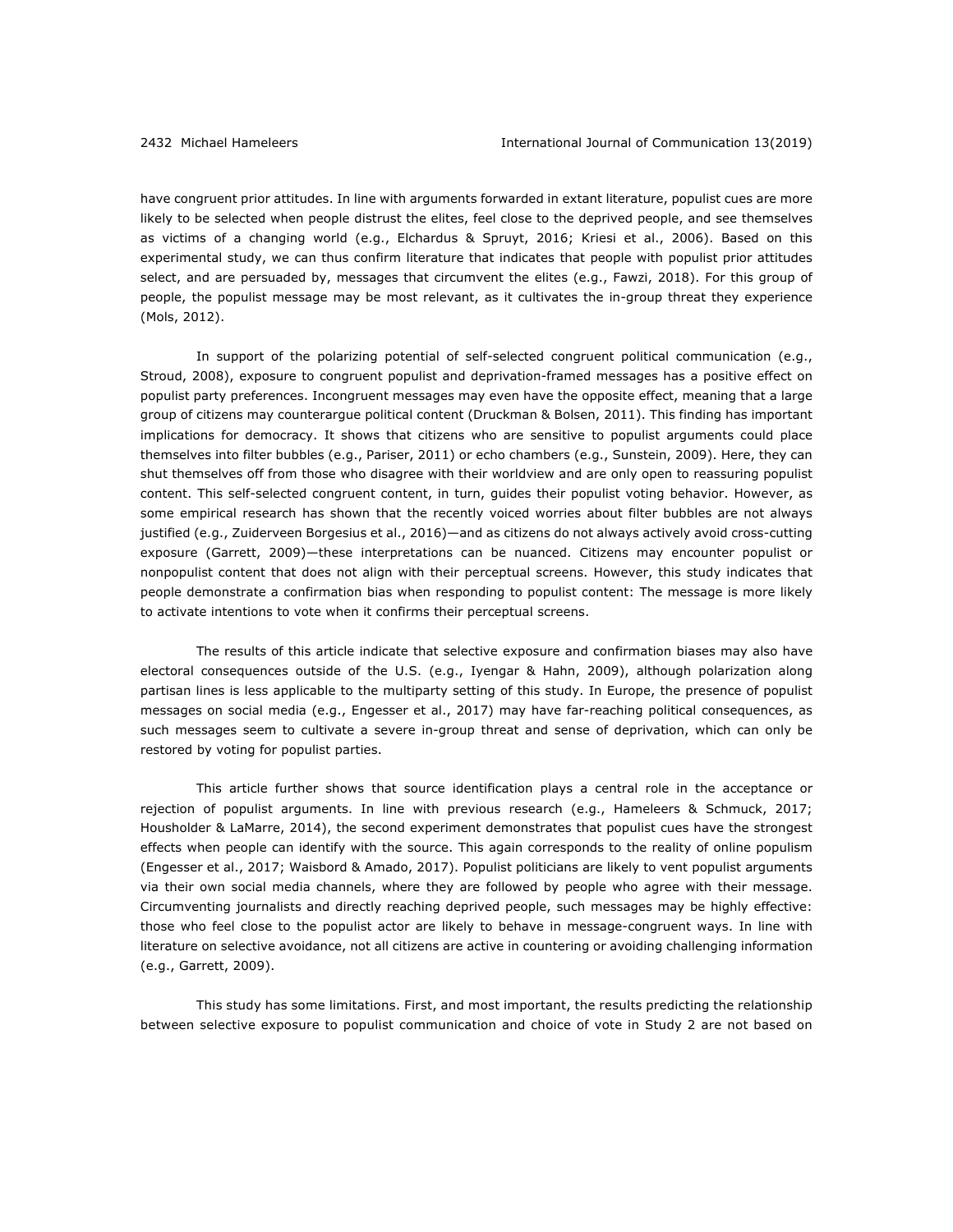randomization—the relationships between self-selected exposure and intentions to vote should thus be interpreted with care. However, the results of the Study 1, which are based on a random allocation between groups, confirm the correlational patterns identified in Study 2: The effects of populist communication on intentions to vote are conditional on confirmation biases. Future research may opt for a different design with repeated measures to show changes in voting perceptions on the individual level. Second, the manipulations of populist content mainly reflected right-wing populist interpretations, emphasizing the elites' failed representation and deprivation from migrants. Although the extreme rich were also connected to the people's deprivation, migrants were seen as the strongest in-group threat. Future research should further test the effectiveness of different left-wing and right-wing populist cues. Next, the experiment was conducted in a single country, in which populist communication strongly resonates with the opportunity structures offered in the political context (e.g., Aalberg et al., 2017). Future research should compare how populist communication affect voting preferences in countries with different levels of populist success. In addition, the ordinary citizen used in this experiment may not have been equally credible for all participants. Future research may rely on a different approach by randomly exposing people to populist messages from different members of ordinary people—who, for example, differ in terms of age and gender. Yet people rated the ordinary citizen as a credible member of the people. As a limitation of this study, it can be argued further that people do not normally see the social media content of complete strangers. However, the sharing options of social media such as Facebook result in incidental exposure: People can see messages from unknown sources that are liked and shared by people in their own network. Future research may assess the extent to which messages distributed via weak versus strong ties may have an impact on the credibility and persuasiveness of populist content. Finally, the selective exposure conditions offered a limited selection of media choices, neglecting nonpolitical content and messages from different political sources. Future research may also offer participants the option to select messages from nonpopulist political actors.

Despite these limitations, this study offers first insights into how populist voting can be affected by exposure to online populist communication in the current high-choice and fragmented social media environment. Against the backdrop of the high visibility of populist politicians on social media, such as Donald Trump and Geert Wilders, this study demonstrates that such online communication can have an impact on the voting choice of citizens, especially when they already tend to agree with the content and source of the message.

#### **References**

- Aalberg, T., Esser, F., Reinemann, C., Strömbäck, J., & de Vreese, C. H. (Eds.). (2017). *Populist political communication in Europe*. London, UK: Routledge.
- Arceneaux, K., Johnson, M., & Murphy, C. (2012). Polarized political communication, oppositional media hostility, and selective exposure. *Journal of Politics*, *74*, 174–186. doi:10.1017/s002238161100123x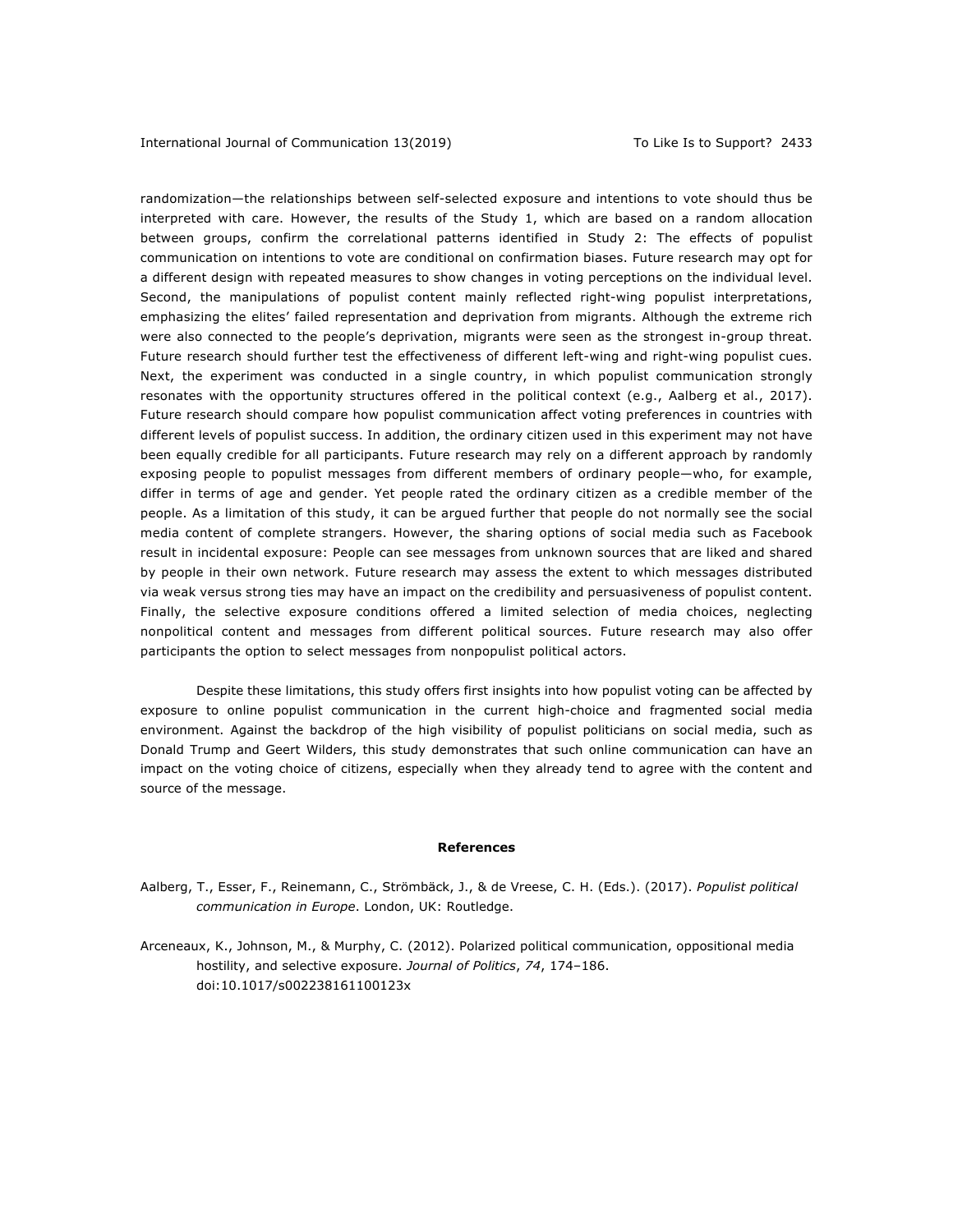- Bennett, W. L., & Iyengar, S. (2008). A new era of minimal effects? The changing foundations of political communication. *Journal of Communication, 58*, 707–731. doi:10.1111/j.1460- 2466.2008.00410.x
- Druckman, J. N., & Bolsen, T. (2011). Framing, motivated reasoning, and opinions about emergent technologies. *Journal of Communication*, *61*, 659–688. doi:10.1111/j.1460-2466.2011.01562.x
- Elchardus, M., & Spruyt, B. (2016). Populism, persistent republicanism and declinism. An empirical analysis of populism as a thin ideology. *Government and Opposition*, *51*, 111–133. doi:10.1017/gov.2014.27
- Engesser, S., Ernst, N., Esser, F., & Büchel, F. (2017). Populism and social media: How politicians spread a fragmented ideology. *Information, Communication & Society, 20*, 1109–1126. doi:10.1080/1369118X.2016.1207697
- Fawzi, N. (2018). Untrustworthy news and the media as "enemy of the people?" How a populist worldview shapes recipients' attitudes toward the media. *International Journal of Press/Politics*. doi:10.1177/1940161218811981
- Festinger, L. (1957). *A theory of cognitive dissonance.* Evanston, IL: Row, Peterson & Company.
- Gamson, W. A. (1992). *Talking politics*. Cambridge, UK: Cambridge University Press.
- Garrett, R. K. (2009). Politically motivated reinforcement seeking: Reframing the selective exposure debate. *Journal of Communication*, *59*, 676–699. doi:10.1111/j.1460-2466.2009.01452.x
- Hameleers, M., Bos, L., & de Vreese, C. H. (2017a). The appeal of media populism: The media preferences of citizens with populist attitudes. *Mass Communication & Society, 20*(4), 481–504. doi:10.1080/15205436.2017.12918
- Hameleers, M., Bos, L., & de Vreese, C. H. (2017b). Framing blame: Toward a better understanding of the effects of populist communication on populist party preferences. *Journal of Elections, Public Opinion and Parties, 28*(3), 380–398. doi:10.1080/17457289.2017.1407326
- Hameleers, M., Bos, L., & de Vreese, C. H. (2018). Selective exposure to populist communication: How attitudinal congruence drives the effects of populist attributions of blame. *Journal of Communication, 68*(1), 51–74. doi:10.1093/joc/jqx001
- Hameleers, M., & Schmuck, D. (2017). It's us against them: A comparative experiment on the effects of populist messages communicated via social media. *Information, Communication & Society, 20*(9), 1425–1444. doi:10.1080/1369118X.2017.1328523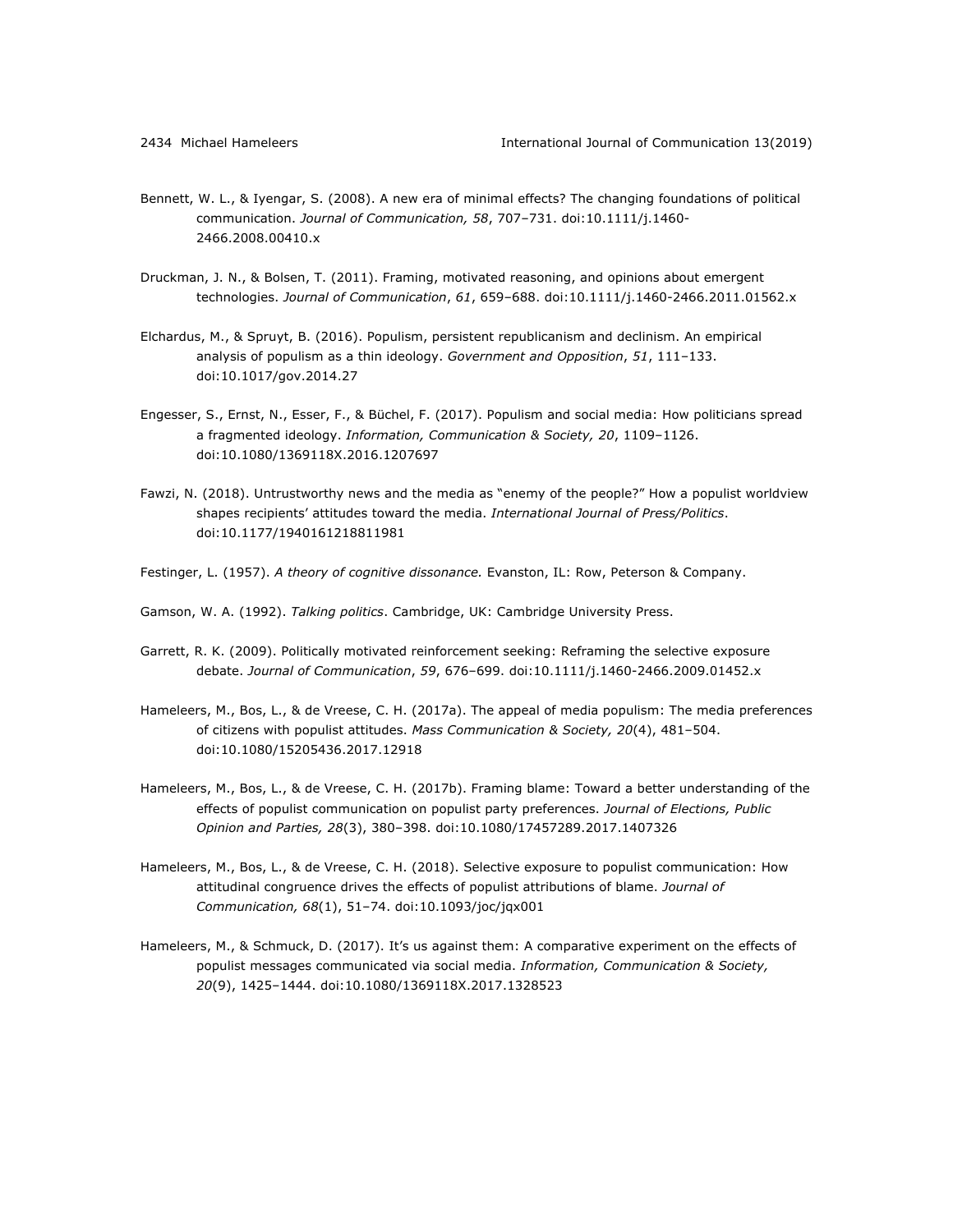- Housholder, E. E., & LaMarre, H. L. (2014). Facebook politics: Toward a process model for achieving political source credibility through social media. *Journal of Information Technology & Politics*, *11*(4), 368–382. doi:10.1080/19331681.2014.951753
- Iyengar, S., & Hahn, K. S. (2009). Red media, blue media: Evidence of ideological selectivity in media use. *Journal of Communication*, *59*, 19–39. doi:10.1111/j.1460-2466.2008.01402.x
- Krämer, B. (2014). Media populism: A conceptual clarification and some theses on its effects. *Communication Theory, 24*, 42–60. doi:10.1111/comt.12029
- Kriesi, H.-P., Grande, E., Lachat, R., Dolezal, M., Bornschier, S., & Frey, T. (2006). Globalization and the transformation of the national political space: Six European countries compared. *European Journal of Political Research, 45*, 921–956. doi:10.1111/j.1475-6765.2006.00644.x
- Laclau, E. (1977). *Politics and ideology in Marxist theory: Capitalism, fascism, populism.* London, UK: New Left Books.
- Matthes, J., & Schmuck, D. (2017). The effects of anti-immigrant right-wing populist ads on implicit and explicit attitudes: A moderated mediation model. *Communication Research*, *44*, 556–581. doi:10.1177/0093650215577859
- Mazzoleni, G., Stewart, J., & Horsfield, B. (2003). *The media and neo-populism: A contemporary comparative analysis*. Westport, CT: Praeger.
- Mols, F. (2012). What makes a frame persuasive? Lessons from social identity theory. *Evidence & Policy: A Journal of Research, Debate and Practice*, *8*, 329–345. doi:10.1332/174426412X654059
- Mudde, C. (2004). The populist zeitgeist. *Government and Opposition, 39*, 542–564. doi:10.1111/j.1477- 7053.2004.00135.x
- Mudde, C., & Rovira Kaltwasser, C. (2017). *Populism: A very short introduction*. Oxford, UK: Oxford University Press.
- Nekmat, E., Gower, K. K., Zhou, S., & Metzger, M. (2019). Connective-collective action on social media moderated mediation of cognitive elaboration and perceived source credibility on personalness of source. *Communication Research*, *46*(1), 62–87. doi:10.1177/0093650215609676
- Pariser, E. (2011). *The filter bubble: What the Internet is hiding from you*. New York, NY: Penguin.
- Schulz, A., Wirth, W., & Müller, P. (2018). We are the people and you are fake news: A social identity approach to populist citizens' false consensus and hostile media perceptions. *Communication Research*. Advance online publication. doi:10.1177/0093650218794854